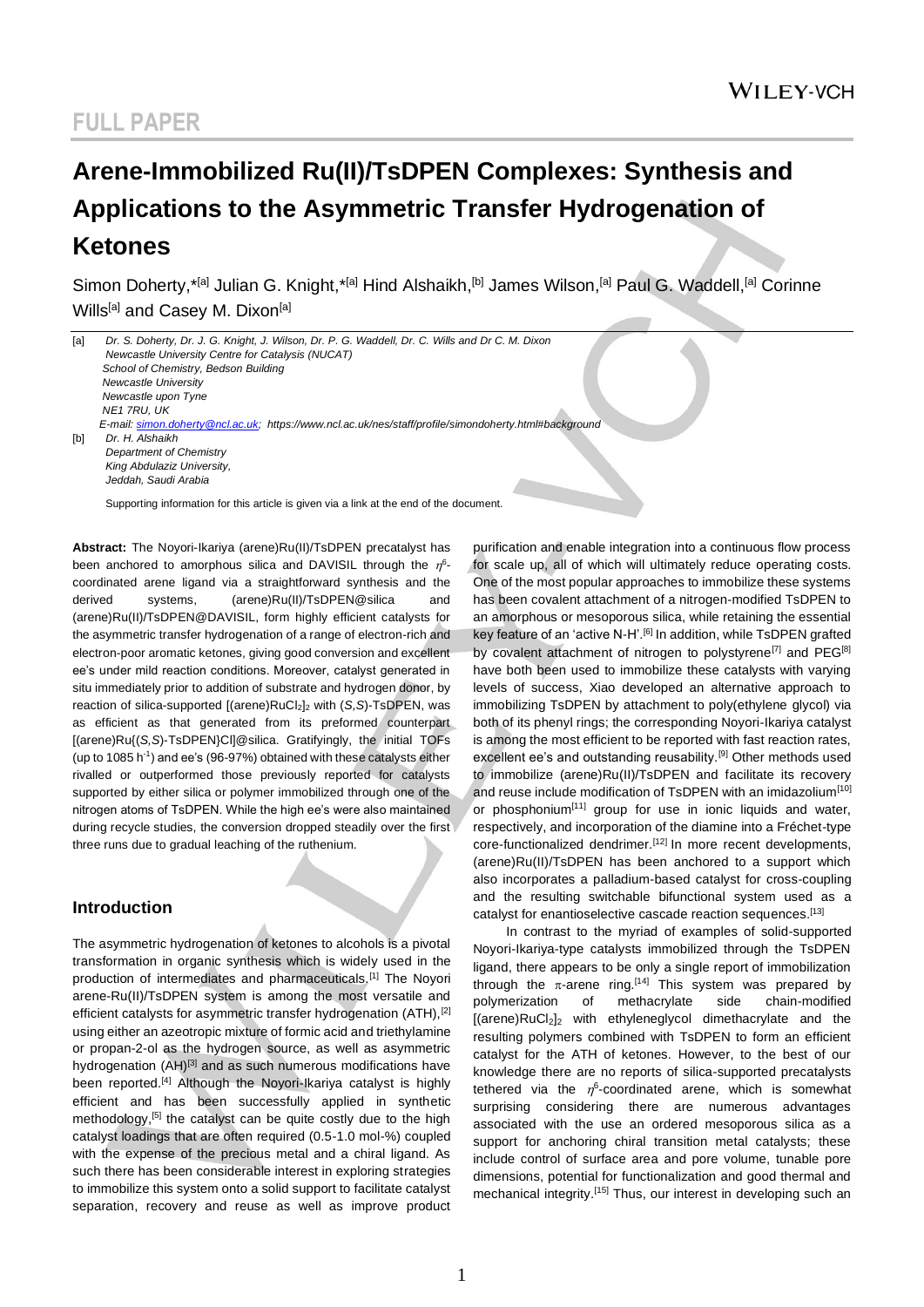#### FULL PAPER

arene-anchored catalyst is four-fold, firstly, the straightforward and versatile synthesis of a range of functionalized 1,4 cyclohexadienes via cycloaddition would lend itself to catalyst modification and diversification, secondly, a library of catalysts could be generated either before or after silanization by introduction of a suitable chiral diamine or amino alcohol, thirdly, anchoring the catalyst to the support via the arene ring avoids modification of the basic nitrogen atom of Ts-DPEN which has been reported to reduce catalyst activity and enantioselectivity and, finally, arene ruthenium complexes have also been used in a host of other transformations including; 1,4-additions to conjugated enones,  $[16]$  hydrosilylations,  $[17]$  arene hydrogenation,<sup>[18]</sup> oxidation of alcohols,<sup>[19]</sup> Diels-Alder cycloadditions,<sup>[20]</sup> cyclopropanation,<sup>[21]</sup> the hydrocarboxylation of alkynes<sup>[22]</sup> and ring-opening and ring-closing metathesis<sup>[23]</sup> and as such this strategy may well have much broader applications. Herein we report the first examples of an (arene)Ru(II)/TsDPENbased Noyori-Ikariya precatalyst anchored to silica through the coordinated  $\eta^6$ -arene and their application to the asymmetric transfer hydrogenation of ketones. The conversions and ee's obtained with these catalysts either rivalled or outperformed those obtained with their homogeneous counterparts as well as systems immobilized on either silica, a polymer or PEG through one of the nitrogen atoms of the TsDPEN.

## **Results and Discussion**

#### **Synthesis of Silica-Supported (Arene)Ru(II) Dimers (6 and 7), the Corresponding Precatalysts (8 and 9) and Molecular Precatalyst (10).**

The key to immobilizing the (arene)Ru(II) fragment via the arene ligand is straightforward access to an appropriately substituted 1,4-cyclohexadiene which can be further modified to introduce a silanizable triethoxysilyl group after coordination to ruthenium (Scheme 1). This was achieved via the cobalt catalyzed cycloaddition between 2,3-dimethyl-1,3-butadiene **1** and 3-but-1 ynol **2** to afford the 1,4-cyclohexadiene **3** as a clear spectroscopically pure oil after purification by distillation (Scheme 1).[24] The corresponding (arene)ruthenium(II) dimer **4** was prepared by reaction of **3** with ruthenium trichloride in 2 methoxyethanol and isolated as a pale orange solid in near quantitative yield by precipitation with diethyl ether. As each ruthenium fragment has a stereogenic plane, **4** could exist as a mixture of rac and meso diastereoisomers. Interestingly though, the <sup>1</sup>H NMR and <sup>13</sup>C{<sup>1</sup>H} NMR spectra appear to contain only one set of resonances with no evidence for a second diastereoisomer; this may be due to either (i) formation of a single diastereoisomer, (ii) rapid interconversion of a mixture of diastereoisomers via facile dissociation of the kinetically labile chloride bridges or (iii) formation of a mixture of diastereoisomers that are indistinguishable by NMR spectroscopy. Crystallisation of **4** by slow evaporation of a concentrated ethanol solution at room temperature gave crystals suitable for a single-crystal X-ray study; a perspective view of the molecular structure is shown in Figure 1. The molecular structure shows that the crystal used to collect the data contains the (*S*,*R*) anti-diastereoisomer although this does not conclusively prove that **4** exists as a single diastereoisomer in solution. The Ru-C(arene) bond lengths fall between 2.149(3) and 2.200(3) Å with a mean value of *ca.* 2.18 Å,

which is within the range reported for related complexes such as [(*p*-cymene)RuCl2]<sup>2</sup> (range: 2.13(1)-2.18(2) Å; mean: *ca.* 2.16  $\rm \AA$ ),<sup>[25]</sup> [(C<sub>6</sub>H<sub>5</sub>OCH<sub>2</sub>CH<sub>2</sub>OH)RuCl<sub>2</sub>]<sub>2</sub> (range: 2.14(1)-2.21(1)  $\rm \AA$ ; mean: *ca.* 2.17 Å),<sup>[26]</sup> [1,4-C<sub>6</sub>H<sub>4</sub>(CH<sub>2</sub>CO<sub>2</sub>Et)<sub>2</sub>)RuCl<sub>2</sub>]<sub>2</sub> (range: 2.150(5)-2.182(5) Å; mean: *ca.* 2.17 Å)[27] and [(C6H5CH2CO2H)RuCl2]<sup>2</sup> (range: 2.15(1)-2.184(8) Å; mean: *ca.*  2.16 Å).<sup>[28]</sup> The Ru-CI bond lengths of 2.4152(8) Å (monodentate) and *ca*. 2.44 Å (bridging) are also unexceptional and similar to the mean value for those observed in this series of (arene)Ru-dimers (*ca.* 2.40 Å (monodentate) and *ca.* 2.45 Å (bridging).



**Figure 1.** Crystal structure of  $[(2-(3.4-dimethvlbhenvlbethan-1-0)RuCb]$ <sub>2</sub> (4). Hydrogen atoms have been omitted for clarity except those of the hydroxyl groups. Ellipsoids are drawn at the 50% probability level.



Scheme 1. Synthesis of silica-supported (arene)Ru(II) dimers **6** and **7**.

The silanizable triethoxysilane-containing extension was introduced by reaction of the alcohol **4** with triethoxy(3 isocyanatopropyl)silane to afford the corresponding carbamate **5** in 80% yield after washing the crude product with dry hexane to remove excess isocyanate. The identity of **5** was established by <sup>1</sup>H NMR spectroscopy, IR spectroscopy and the electrospray mass spectrum which contained an ion with an m/z at 534.1011 corresponding to the [Ru(arene)Cl]<sup>+</sup> fragment. (Arene)Ru(II) dimer **5** is a highly versatile fragment that can be immobilised on a range of silica supports and subsequently reacted with a chiral ligand to generate a library of catalysts. Amorphous silica and DAVISIL were identified as suitable supports for our preliminary immobilisation studies; this was achieved by heating **5** and the silica in a range of solvents at reflux. Reaction times were varied and the extent of silanization determined as a function of time by filtering the reaction mixture to remove the silica and analysing the remaining solution by  ${}^{1}H$  NMR spectroscopy, using 4-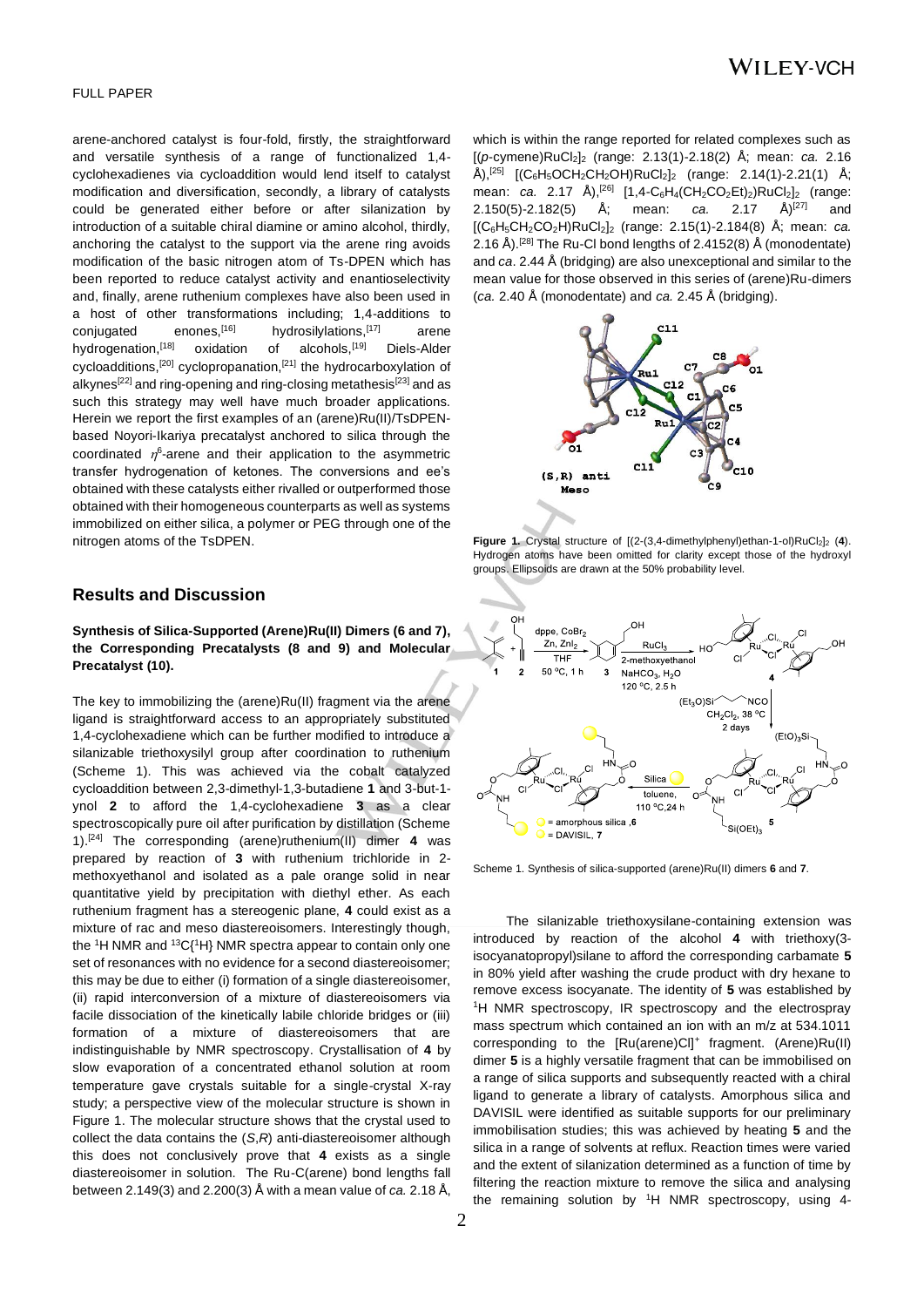$=$  amorphous silica  $\overline{\mathbf{R}}$  $\bullet$  = DAVISIL, 9

#### FULL PAPER

bromobenzonitrile as an internal standard to quantify the amount of **5** that had not been immobilised. The most efficient silanization was achieved in toluene after 24 h. In addition, as the  $\pi$ -arene ligand is known to undergo exchange at elevated temperatures, the stability of **5** in toluene was monitored at 120 °C for 24 h; under these conditions there was no evidence for dissociation of the arene in **5**. Under these conditions, **5** was immobilized on amorphous silica and DAVISIL to afford **6** and **7**, respectively, in near quantitative yields. DAVISIL was chosen as it is a high surface area amorphous silica (pore size 6 nm, 450-560 m<sup>2</sup>g<sup>-1</sup>) and as such the active sites are expected to be exposed and accessible on the surface of the support, whereas for mesoporous materials with a hierarchical structure such as MCM-41 and SBA-15 the active sites are more likely to be encapsulated in pores; moreover a wide range of pore diameters is commercially available which will ultimately enable the influence of the pore size on catalyst efficacy to be explored in a systematic manner. The amorphous silica used for comparison has a slightly smaller pore size of 4 nm and a correspondingly higher BET surface area of >700 m<sup>2</sup>g<sup>-1</sup>. The ruthenium loadings of 6 and 7 were determined to be 0.023 and 0.037 mmol  $g^{-1}$ , respectively, by ICP-OES which corresponds to a loading of 0.23 and 0.37 wt-%, respectively, and the solid state <sup>13</sup>C and <sup>29</sup>Si cross-polarization magic angle spinning NMR spectra confirmed that the ruthenium dimer was immobilized onto the silica walls of an inorganosilicate network (Figure 2a).





Figure 2. Solid state 29Si CP MAS NMR spectra of (a) **7** and (b) precatalyst **9**.

Our interest in anchoring (arene)Ru(II) to silica through the  $\eta^6$ -coordinated arene was to develop a practical system that was amenable to diversification into a library of heterogeneous catalysts by modification with a range of ligands. With the aim of demonstrating the practicality of this approach, we chose to prepare Noyori-Ikariya-type precatalysts by reacting **6** and **7** with (*S,S*)-TsDPEN and evaluating their efficacy in the ATH of ketones. While it would be most convenient and cost effective to generate the catalyst *in situ* immediately prior to catalysis, precatalysts **8** and **9** were also first prepared on a large scale to accurately determine the ruthenium loading. Reactions were conducted in dichloromethane by stirring either **6** or **7** with a slight excess of (1*S*,2*S*)-TsDPEN and triethylamine for 4 h, in a modification of a previously reported procedure (Scheme 2).[24a] Precatalysts **8** and **9** were isolated as pale orange solids by filtration and the ruthenium content determined to be 0.021 and 0.032 mmol  $g^{-1}$ , respectively, by ICP-OES giving loadings of 0.21 and 0.32 wt%. The solid state <sup>13</sup>C cross-polarization magic angle spinning NMR spectra of **8** and **9** confirmed incorporation of the (arene)Ru(II)/TsDPEN precatalyst as signals between  $\delta$  4 and 51 ppm are characteristic of the SiCH<sub>2</sub>, the CH<sub>2</sub> fragments of the aliphatic linker and the CH<sub>3</sub> substituents on the  $\eta^6$ -arene ring and the TsDPEN, while those at  $\delta$  64 and 75 ppm correspond to the

Scheme 2. Synthesis of silica-supported (arene)Ru(II)/TsDPEN precatalysts **8**  and **9**.

 $(S.S)$ -TsDPEN NEt<sub>3</sub>, CH<sub>2</sub>Cl<sub>2</sub>, 4 h

While it is conventional to undertake comparative catalyst testing against [(*p*-cymene)Ru{(1*S*,2*S*)*-*TsDPEN)}Cl] as a soluble monomeric homogeneous pe-catalyst we chose to use [(*2*-(3,4 dimethylphenyl)ethan-1-ol)Ru{(1*S*,2*S*)-TsDPEN}(Cl)] (**10**) as it more closely represents a molecular analogue of **8** and **9** and, as such, should provide a more realistic assessment of the influence on catalyst performance of attachment to the support. Precatalyst **10** was prepared by stirring a dichloromethane solution of **4**, (1*S*,2*S*)-TsDPEN and triethylamine for 1 h at RT. Although the NMR spectra, the electrospray mass spectrum and analytical data were all consistent with the formulation of **10**, its identity was conclusively established by a single-crystal X-ray study; a perspective view of the molecular structure is shown in Figure 3. The molecular structure shows that the crystal used to collect the data contains a single diastereoisomer which is consistent with the NMR spectroscopic data as there is no evidence for the presence of multiple species in either the  ${}^{1}H$  or  ${}^{13}C_{1}{}^{1}H$  NMR spectra; however, this is not conclusive as resonances may be coincident or other diastereoisomers may be present but only as a minor component. Figure 3 shows that the ruthenium atom adopts a piano stool pseudo-octahedral geometry with the  $\eta^6$ arene, chloride and the (1*S*,2*S*)-DPEN completing the coordination sphere. The Ru-C(arene) bond lengths fall in the range 2.162(5)-2.217(5) Å which is consistent with those reported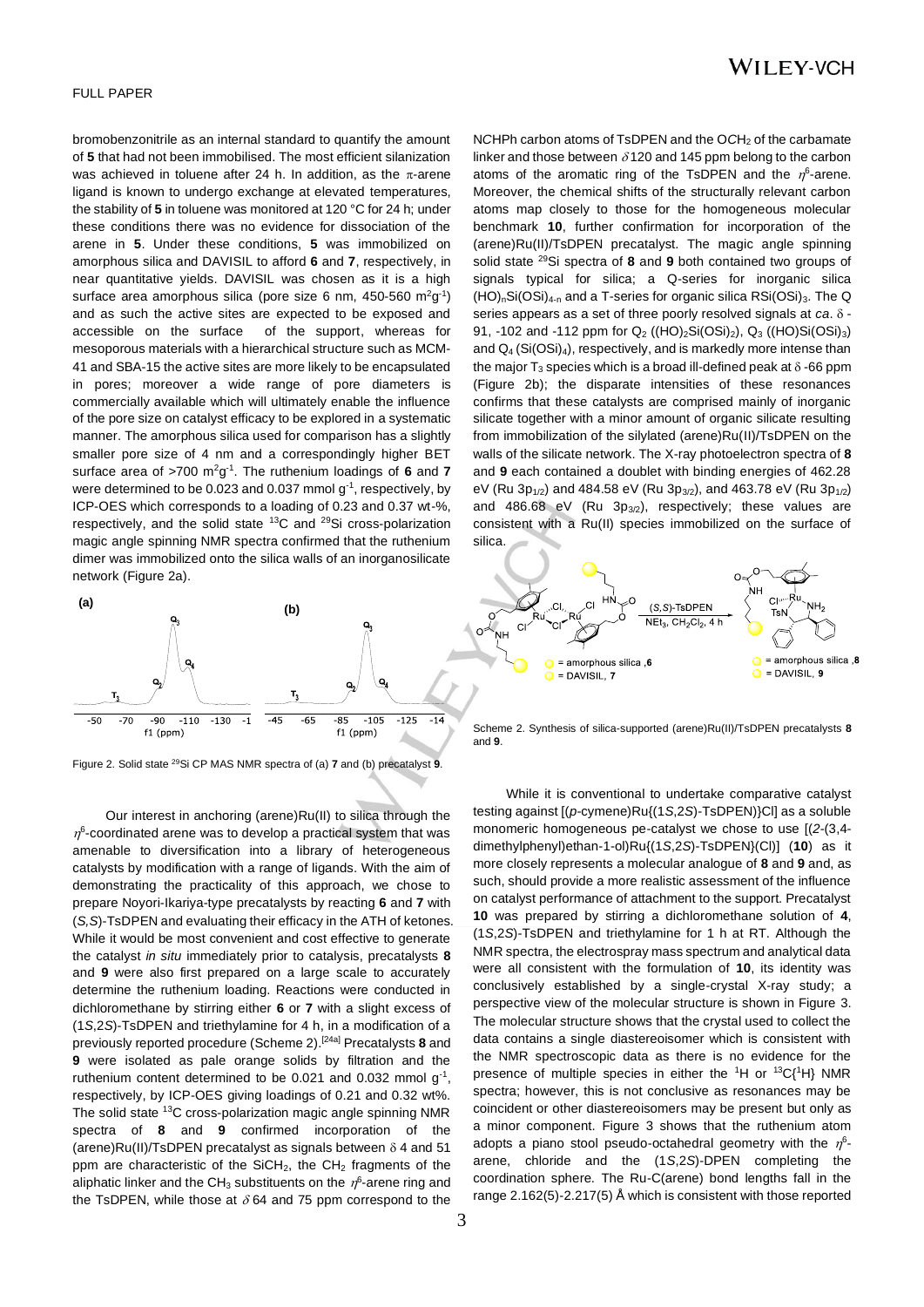for related complexes such as [(*p*-cymene)Ru{(1*S*,2*S*)- TsDPEN}(Cl)] (range: 2.141(7)-2.239(8) Å; mean: *ca.* 2.19 Å),[29] [{1,4-C6H4(Me)(C4H8OH)}Ru{(1*S*,2*S*)-TsDPEN(Cl)] (range: 2.166(3)-2.236(3) Å; mean: *ca.* 2.20 Å),[30] and [{C6H5(OCH2CH2OH)}Ru{(1*S*,2*S*)-TsDPEN}(Cl)] (range: 2.18(2)- 2.23(2) Å; mean: *ca.* 2.2 Å).[31] The Ru-N(1) and Ru-N(2) bond lengths of 2.104(5) Å and 2.162(4) Å, respectively, are also unexceptional and similar to those in this representative selection of precatalysts.



Figure 3. Crystal structure of [(*2*-(3,4-dimethylphenyl)ethan-1-ol)Ru{(1*S*,2*S*)- TsDPEN}(Cl)] (**10**). Hydrogen atoms have been omitted for clarity with the exception of those bound to heteroatoms. Ellipsoids are drawn at the 50% probability level.

#### **Asymmetric Transfer Hydrogenation of Ketones**

Preliminary catalyst screening and optimization focused on acetophenone as the substrate of choice as this is often employed as the benchmark for evaluating new catalysts; optical purity and yields were determined by GC analysis and full details are listed in Table 1. Reactions were initially conducted using catalyst generated *in situ* by reaction of either **6** or **7** with a slight excess of (*S,S*)-TsDPEN and triethylamine in dichloromethane for 1 h at 55 °C, prior to addition of the reducing agent and substrate; comparative testing was also undertaken with pre-prepared catalysts **8** and **9**. Table 1 shows that catalysts generated from either **6** or **7** and (*S,S*)-TsDPEN gave TOFs and ee's that either matched or outperformed those obtained with their soluble molecular counterpart **10**, after 1.5 h at 55 °C using formic acidtriethylamine azeotrope as the hydrogen donor (Table 1, entries 1-2 and 5). Moreover, the ee's and yields obtained with both silicasupported systems match those reported for catalyst generated from [(*p*-cymene)Ru{(*S,S*)-TsDPEN}(Cl)] and triethylamine at a reaction temperature of 60 °C,<sup>[2b]</sup> and either compete with or outperform existing silica-supported (arene)Ru/TsDPEN-based catalysts immobilized through the nitrogen atom of the TsDPEN ligand, including magnetically retrievable mesoporous silica microcapsules<sup>[6c,6h]</sup> and (arene)Ru/TsDPEN confined in amphiphilic-modified nanocages of SBA-16,<sup>[32a,b]</sup> or supported on silica gel, mesoporous MCM-41, SBA-15, <sup>[6e,6d,6f,6g]</sup> or siliceous mesocellular foam (SMF).<sup>[6h,6i]</sup> Reassuringly, the ee's and TOF's obtained with preformed catalysts **8** and **9** also match those obtained with catalyst generated *in situ* which suggests that *in situ* formation of the catalyst under these conditions is efficient and essentially quantitative (Table 1, entries 3 and 4). The slightly higher yield obtained with **9** compared to **8** is most likely due to the increased efficiency in ruthenium loading, however, at this early stage, speculation as to the origin of minor differences in activity between catalyst supported on amorphous silica and Davisil is not warranted. However, DAVISIL-supported **9** was

identified as the system of choice to undertake further studies and substrate screening (*vide infra*) as the more tightly controlled chemical and structural properties of DAVISIL silicas will enable a systematic investigation of the influence of the support on catalyst efficacy to be conducted. A survey of catalysts generated *in situ* by addition of various chiral diamines and amino alcohols including (*S,S*)-TsDPEN, (*R,R*)-Ph-pyBOX, (1*R*,2*S*)-1-amino-2 indanol and (*S,S*)-TsCYDN revealed (*S,S*)-TsDPEN generated the most efficient catalyst. Following this, precatalyst **9** was used to further explore the influence of varying reaction conditions and reagents on catalyst performance including solvent, temperature, time, catalyst loading and hydrogen donor. Variation of the hydrogen donor revealed that formic acid-triethylamine azeotrope gave the best combination of TOF and ee whereas NaBH<sup>4</sup> and  $Me<sub>2</sub>NHBH<sub>3</sub>$  both gave near quantitative yields but very poor ee's and formate salts gave negligibly low conversions. As expected, lowering the reaction temperature resulted in a reduction in activity such that a conversion of 46 % was reached at 50 °C with a slight improvement in the ee to 98 %; the conversion could be improved by extending the reaction time with no loss in ee. Lowering the reaction temperature further to 45 °C resulted in a marked reduction in conversion to 18 % after 1.5 h which increased to 81 % after 5 h, in both cases with an ee of 98 %. Finally, at 25 °C a reaction time of 24 h was required to reach 50 % conversion with an ee of 98 %; although more sluggish than reactions conducted at higher temperatures, the enantioselectivity and TOF were comparable to those obtained by Noyori using 0.5 mol-% [( $\eta^6$ -mesitylene)Ru{(S,S)-TsDPEN)(Cl)] as precatalyst.<sup>[2b]</sup> A reduction in the catalyst loading to 0.17 mol-% resulted in a slightly lower conversion of 77 % with an enantioselectivity of 97 % while a further reduction in the loading to 0.085 mol-% gave a much lower conversion of 26 % but with an enantioselectivity of 99 %. As there have been several reports of efficient ATH of ketones and imines in water using catalysts generated from silica-supported TsDPEN<sup>[6c,6d,6h,32a,b]</sup> a series of reactions were conducted in water, ethanol and methanol; however, in each case conversions were either low or negligible and, as such, all further reactions were performed in neat HCOOH-NEt<sub>3</sub> azeotrope. A study of the conversion and ee as a function of time using 0.17 mol-% **9** in neat HCOOH/NEt<sup>3</sup> azeotrope at 50 °C revealed that complete conversion was achieved after 2 h, which corresponds to an initial TOF of 1085 h 1 (Figure 4, conversion ■ and ee ▲). For comparison, the corresponding conversion-time profile using 0.17 mol-% **10** gave a markedly lower initial TOF of 260 h<sup>-1</sup> (Figure 4, conversion  $\bullet$  and ee ♦).



Figure 4. Reaction profile as a function of time for the asymmetric transfer hydrogenation of acetophenone in neat HCOOH/NEt<sub>3</sub> azeotrope using (a) 0.17 mol-% **9** (%conversion ■ and %ee ▲) and (b) 0.17 mol-% **10** (% conversion ● and % ee ♦).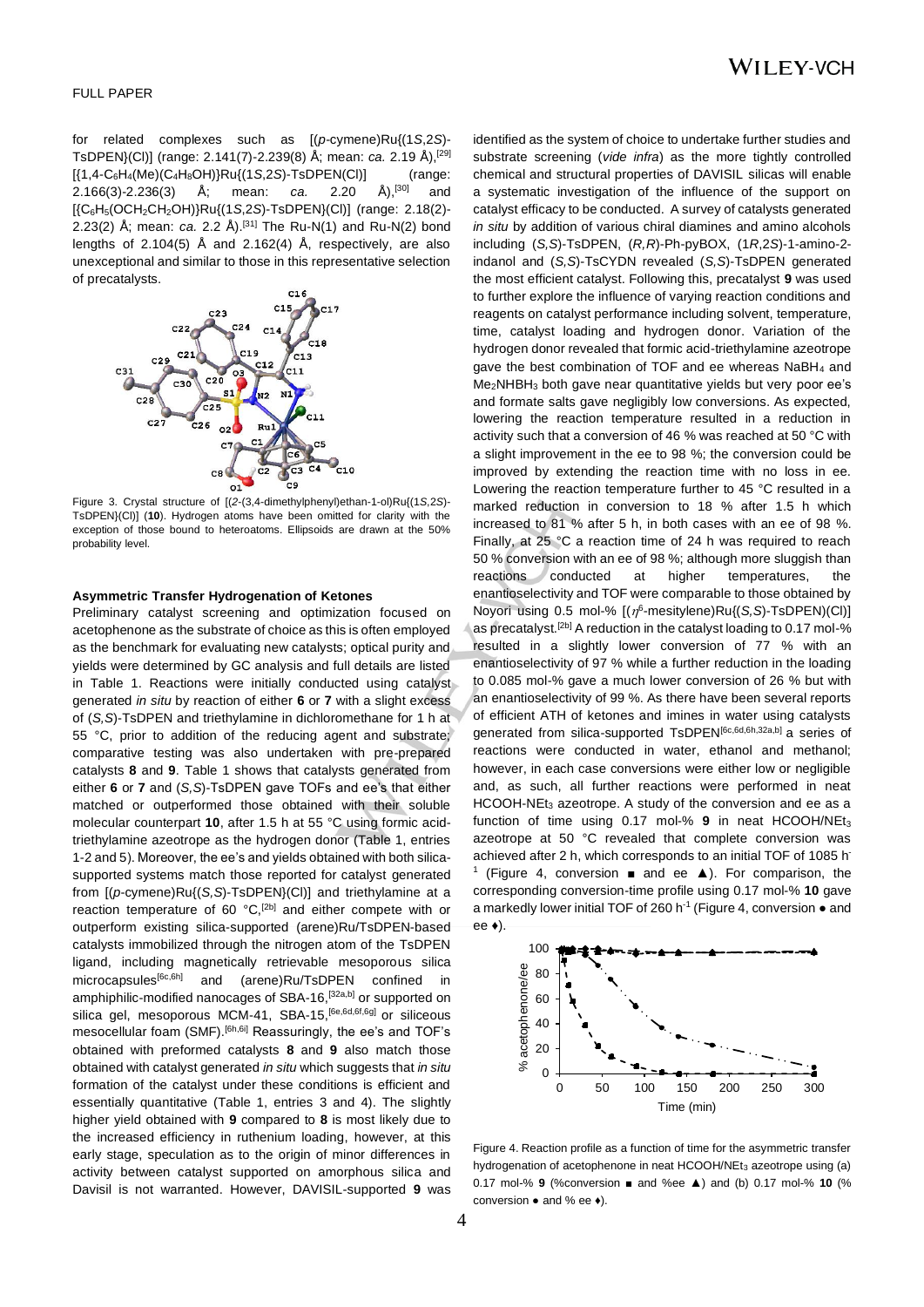Table 1. Asymmetric transfer hydrogenation of acetophenone using precatalysts generated from silica-supported ruthenium dimers **6** and **7** their precatalysts **8** and **9** or molecular precatalyst **10**. [a]

|              |                                      | O                                   |                 | ΟH        |                |                           |                |
|--------------|--------------------------------------|-------------------------------------|-----------------|-----------|----------------|---------------------------|----------------|
|              |                                      |                                     | x mol% catalyst |           |                |                           |                |
| Entry        | Catalyst system                      | H-donor                             | Mol-% cat       | Temp (°C) | Solvent        | Conv. %<br>$(TOF (h-1))b$ | ee (%)b,c      |
| $\mathbf{1}$ | $(S, S)$ -TsDPEN/6                   | HCO <sub>2</sub> H/NEt <sub>3</sub> | 0.22            | 55        |                | 90 (272)                  | 96             |
| $\mathbf{2}$ | (S,S)-TsDPEN/7                       | HCO <sub>2</sub> H/NEt <sub>3</sub> | 0.34            | 55        |                | 99 (194)                  | 97             |
| 3            | 8                                    | HCO <sub>2</sub> H/NEt <sub>3</sub> | 0.22            | 55        |                | 88 (266)                  | 97             |
| 4            | 9                                    | HCO <sub>2</sub> H/NEt <sub>3</sub> | 0.34            | 55        |                | 98 (192)                  | 97             |
| 5            | 10                                   | HCO <sub>2</sub> H/NEt <sub>3</sub> | 1.0             | 55        |                | 99 (66)                   | 96             |
| 6            | $(R, R)$ -Ph-pyBOX/7                 | HCO <sub>2</sub> H/NEt <sub>3</sub> | 0.34            | 55        |                | 2(3)                      | nd             |
| 7            | $(1R,2S) - 1$ -amino-2-<br>indanol/7 | HCO <sub>2</sub> H/NEt <sub>3</sub> | 0.34            | 55        |                | 3(6)                      | nd             |
| 8            | $(S, S)$ -TsCYDN/7                   | HCO <sub>2</sub> H/NEt <sub>3</sub> | 0.34            | 55        |                | 49 (96)                   | 90             |
| 9            | 9                                    | HCO <sub>2</sub> H/NEt <sub>3</sub> | 0.17            | 55        |                | 77 (392)                  | 97             |
| 10           | 9                                    | Me <sub>2</sub> NHBH <sub>3</sub>   | 0.17            | 55        |                | 99 (388)                  | $\overline{7}$ |
| 11           | 9                                    | NaBH <sub>4</sub>                   | 0.17            | 55        | water          | 98 (384)                  | 3              |
| 12           | 9                                    | KO <sub>2</sub> CH                  | 0.17            | 55        | water          | 5(20)                     | 91             |
| 13           | 9                                    | NH <sub>4</sub> O <sub>2</sub> CH   | 0.17            | 55        | water          | 0(0)                      | nd             |
| 14           | 9                                    | HCO <sub>2</sub> H                  | 0.17            | 55        | $\blacksquare$ | 0(0)                      | nd             |
| 15           | 9                                    | HCO <sub>2</sub> H/NEt <sub>3</sub> | 0.085           | 55        |                | 26 (203)                  | 99             |
| 16           | 9                                    | HCO <sub>2</sub> H/NEt <sub>3</sub> | 0.17            | 50        | ä,             | 46 (180)                  | 98             |
| 17           | 9                                    | HCO <sub>2</sub> H/NEt <sub>3</sub> | 0.17            | 45        |                | 18(71)                    | 98             |
| $18^{[d]}$   | 9                                    | HCO <sub>2</sub> H/NEt <sub>3</sub> | 0.17            | 25        |                | 50 (12)                   | 98             |
| 19           | 9                                    | HCO <sub>2</sub> H/NEt <sub>3</sub> | 0.17            | 55        | water          | 0(0)                      | nd             |
| 20           | 9                                    | HCO <sub>2</sub> H/NEt <sub>3</sub> | 0.17            | 55        | EtOH           | 14 (55)                   | 49             |
| 21           | 9                                    | HCO <sub>2</sub> H/NEt <sub>3</sub> | 0.17            | 55        | MeOH           | 12(47)                    | 54             |

[a] Reactions were carried out with 0.5 mmol of acetophenone using precatalyst generated from silica-supported ruthenium dimers **6** and **7** or pre-prepared silicasupported (arene)Ru/TsDPEN precatalysts 8, 9 or 10 in neat HCOOH-NEt<sub>3</sub> azeotrope for 90 min (unless otherwise stated) under the specified conditions of temperature, S/C ratio, hydrogen donor and solvent. [b] Determined by gas chromatography equipped with a CP-Chirasil-DEX CB column using decane as internal standard. [c] Configuration was determined to be *S* from the sign of the optical rotation. [d] Reaction time of 24 h.

The improved performance of **9** compared with **10** could be due to either 'confinement',<sup>[33]</sup> site isolation<sup>[34]</sup> or preorganization of the C-H/ $\pi$  interaction arising from attachment of the  $\eta^6$ -arene ring to the silica $[4m,35]$  and further catalyst modifications are currently underway to explore the origin of this enhancement. Gratifyingly, the TOF obtained with **9** also appears to be significantly higher than Noyori-Ikariya catalysts immobilized on mesoporous silica, [6f,6h-i,7g,9a,32b] polystyrene, [7b,7d,7f] or polyethylene glycol. [8a-c,9b] Based on the above screening study, a temperature of 50 °C and reaction time of 5 h was considered to be the best compromise to

explore the substrate scope and efficacy of DAVISIL silicasupported **9**.

Having identified optimum conditions and obtained encouraging conversions and ee's for the benchmark transfer hydrogenation of acetophenone, catalyst testing was extended to a range of aryl and heteroaryl ketones to explore and assess the scope and limitations of DAVISIL-supported precatalyst **9** and its molecular counterpart **10** (Table 2). Good to excellent conversions and high ee's to the corresponding secondary alcohol were obtained across a range of electron deficient 2-, 3 and 4-substituted ketones (Table 2, entries 1-10) and in most cases, silica-supported **9** either rivalled or outperformed its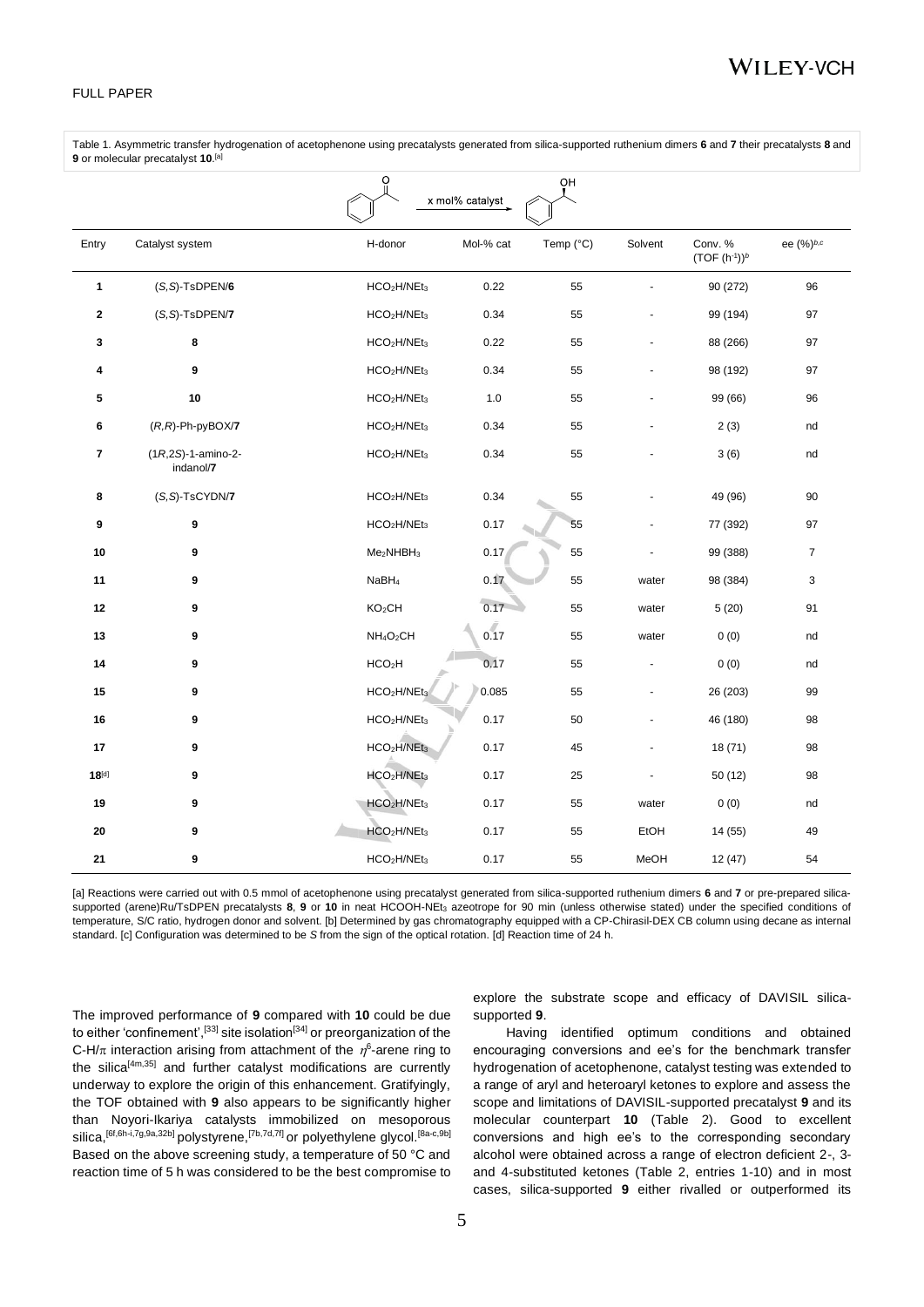molecular counterpart **10**. Moreover, the TOFs and ee obtained with **9** are comparable to or better than those previously reported for (arene)Ru/TsDPEN precatalysts supported on mesoporous silica<sup>[6c,6d,6e,6g]</sup> and siliceous mesocellular foam<sup>[6h,6i]</sup> and encapsulated within nanocages of amphiphilic SBA-1 $6^{[32]}$  as well as PEG-based polymers<sup>[8a,8b,8c,9b]</sup> and styrene-based systems such as a poly(styrene-1-phosphonate styrene) inorganic zirconium phosphate–phosphonate hybrid,<sup>[7a]</sup> phosphonatecontaining polystyrene copolymer,<sup>[7b]</sup> cross-linked polystyrene,<sup>[7d]</sup> and amphiphilic polystyrene.<sup>[7f]</sup> While high ee's were obtained with each of the 4-substituted acetophenones examined, the ee's obtained with their 2-substituted counterparts were more disparate and varied between 87-98 %. For example, reduction of 2-bromoacetophenone gave 1-(2-bromophenyl)ethan-1-ol with an ee of 98 % whereas its 2-chloro-substituted counterpart gave the corresponding secondary alcohol in 87 % ee. High conversions and excellent ee's were also obtained for arylketones substituted with electron donating groups at the 2-, 3- and 4 positions (Table 2, entries 11-13) as well as 2-acetonaphthone (Table 2, entry 14) all of which gave the corresponding alcohol in 99-100 % ee. Even though the *p*-methoxyacetophenone only reached 60% conversion after 5 h under these conditions (Table 2, entry 11), the ee of 99 % is an improvement on that reported for [( 6 -mesitylene)Ru{(*S,S*)-TsDPEN}Cl][2b] as well as the majority of silica,  $^{[6]}$  polymer<sup>[7,14]</sup> and PEG-supported<sup>[8]</sup> catalysts; moreover, complete conversion was obtained by extending the reaction time to 12 h with no loss in ee. The same protocol was extended to the asymmetric transfer hydrogenation of 2 acetylfuran and 2-acetylthiophene which gave 91 % and 78 % conversion to (*S*)-1-(2-furyl)ethanol and (*S*)-1-(2-thienyl)ethanol, respectively, both with 100 % ee (Table 2, entries, 15 and 16). While **9** tolerated the steric hindrance of a variety of *ortho*substituted acetophenones, negligible conversions were obtained with 2,2-dimethyl-1-phenylpropan-1-one, 1-tetralone, 1acetonaphthone, and cyclopropyl(phenyl)methanone, which are sterically much more demanding substrates. Unfortunately, **9** was also unable to reduce 3- and 4-acetylpyridine as quantitative amounts of starting material were consistently recovered even after an extended reaction time of 10 h. Reasoning that the presence of a large excess of nitrogen donor could result in ligand substitution of either the TsDPEN or chloride and afford a less active or inactive pyridine-saturated species, pre-treatment of a mixture of 0.17 mol-% 9 and HCO<sub>2</sub>H/NEt<sub>3</sub> azeotrope with 0.5 mmol of 3-acetylpyridine at 50 °C for 15 min resulted in a significant reduction in activity as a conversion of only 14 % with an ee of 98 % was obtained for the reduction of acetophenone, compared with complete conversion and an ee of 98 % under the same conditions but in the absence of 3-acetylpyridine. In a modification of this investigation, the conversion of acetophenone as a function of 3-acetylpyridine addition time was investigated by running a series of hydrogenations in parallel and adding 3 acetylpyridine after 0.5 h, 1 h and 2 h and working each reaction up after 5 h; the conversion profile of 54 % (0.5 h), 81 % (1 h) and 98 % (2 h) shows that addition of 3-acetylpyridine results in near instantaneous deactivation of the catalyst as the conversions obtained at each time interval are similar to those obtained for the same reaction in the absence of 3-acetylpyridine. In a scale-up experiment, the asymmetric transfer hydrogenation of 2 bromoacetophenone on a 10 mmol scale in 5.0 mL of the HCO2H/NEt<sup>3</sup> azeotrope gave complete conversion to 1-(2 bromophenyl)ethan-1-ol with an ee of 98 % after 9 h at 50 °C.

The reusability of **9** was investigated for the benchmark transfer hydrogenation of acetophenone under the conditions described above to assess the robustness and longevity of the catalyst and the potential for integration into a continuous flow reactor set-up. Recycle experiments were conducted on a larger scale to try and overcome the practical problems associated with recovering the catalyst from a small-scale reaction. Reactions were run for 4 h to avoid complete conversion which would enable any change in activity to be observed. The catalyst was recycled by quenching the reaction with a large excess of ethyl acetate, recovering the catalyst by centrifugation, and removing the organic phase with a syringe, then recharging the flask with additional portions of HCO<sub>2</sub>H/NEt<sub>3</sub> azeotrope and acetophenone.[7d] Following this protocol, **9** gave consistently high ee's (>99 %) across five cycles although conversions dropped gradually from 99% in the first run to 77 % and 63 % in the second and third runs, respectively, after which they remained constant (Figure 5). ICP analysis of the organic phase collected during the first three runs revealed leaching of the ruthenium to be the primary reason for the decrease in conversion as the ruthenium content dropped by 18 % in run 1 and 8 % and 5 % in runs 2 and 3, respectively; which closely correlates with the reduction in conversion. To this end, Hintermair has recently provided convincing evidence for two deactivation/inhibition pathways for (arene)(TsDPEN)Ru-H, one of which involves gradual dissociation of the arene ligand while the other involves competitive inhibition of the unsaturated intermediate by excess base.<sup>[36]</sup> Even though the activity dropped during the first two runs, the stable activity profile during successive runs suggests that the remaining supported ruthenium sites are robust with respect to leaching and/or deactivation and inhibition. Future studies will aim to establish why the remaining active sites are more robust after initial leaching and further improve the stability profile to integrate the system into a continuous flow process.



Figure 5. Recycle study for the transfer hydrogenation of acetophenone using precatalyst **9** and a reaction time of 4 h.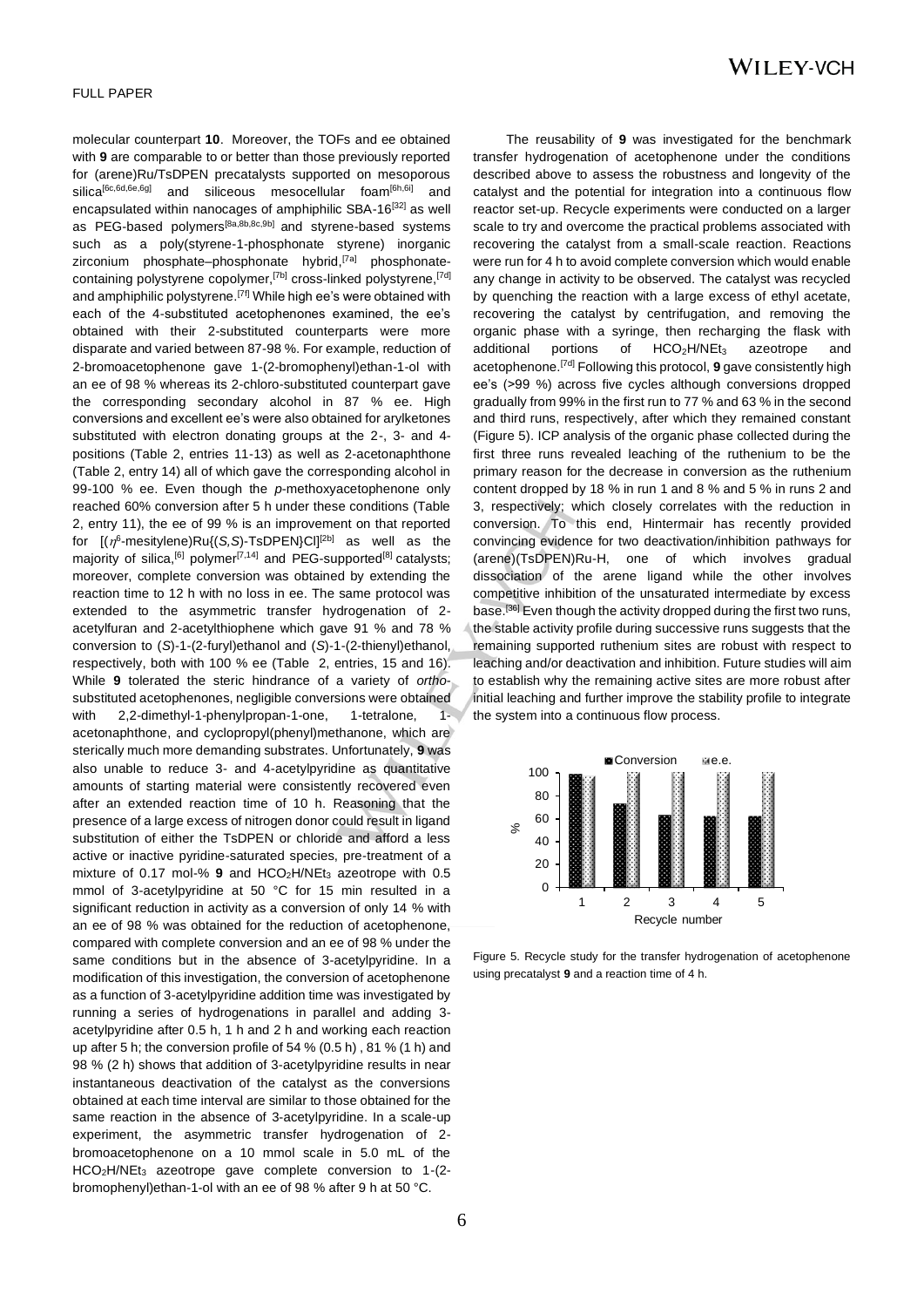#### FULL PAPER

**Table 2.** Asymmetric Transfer Hydrogenation of Ketones in Formic Acid-Triethylamine Azeotrope using Silica-Supported Precatalyst **9** and Molecular Precatalyst . [a]

|                  |                                                                                                                                                                                                                                                                                                                                              | Precatalyst 9                     |           | Precatalyst 10                    |            |  |
|------------------|----------------------------------------------------------------------------------------------------------------------------------------------------------------------------------------------------------------------------------------------------------------------------------------------------------------------------------------------|-----------------------------------|-----------|-----------------------------------|------------|--|
| Entry            | Substrate                                                                                                                                                                                                                                                                                                                                    | Conv (%)/(TOF (h-1)) <sup>b</sup> | ee (%)b,c | Conv (%)/(TOF (h-1)) <sup>b</sup> | ee (%)b,c  |  |
| $\mathbf{1}$     | Br                                                                                                                                                                                                                                                                                                                                           | 100 (118)                         | 93        | 95 (112)                          | 92         |  |
| $\boldsymbol{2}$ |                                                                                                                                                                                                                                                                                                                                              | 99 (116)                          | 98        | 100 (118)                         | ${\bf 75}$ |  |
| 3                |                                                                                                                                                                                                                                                                                                                                              | 91 (107)                          | 94        | 100 (118)                         | 94         |  |
| 4                |                                                                                                                                                                                                                                                                                                                                              | 100 (118)                         | 94        | 100 (118)                         | 95         |  |
| 5                |                                                                                                                                                                                                                                                                                                                                              | 100 (118)                         | 92        | 100 (118)                         | 90         |  |
| 6                |                                                                                                                                                                                                                                                                                                                                              | 80 (92)                           | 87        | 95 (112)                          | 83         |  |
| $\boldsymbol{7}$ | CI                                                                                                                                                                                                                                                                                                                                           | 100 (118)                         | 96        | 100 (118)                         | 93         |  |
| 8                | $O_2N$                                                                                                                                                                                                                                                                                                                                       | 100 (118)                         | 80        | 98 (115)                          | 79         |  |
| 9                | $O_2N$                                                                                                                                                                                                                                                                                                                                       | 99 (116)                          | 97        | 96 (113)                          | 97         |  |
| $10$             | $F_3C$                                                                                                                                                                                                                                                                                                                                       | 99 (116)                          | 93        | 100 (118)                         | 93         |  |
| 11               | MeO                                                                                                                                                                                                                                                                                                                                          | 60 (71)                           | >99       | 90 (106)                          | >99        |  |
| 12               | $MeO$ $Q$<br>V                                                                                                                                                                                                                                                                                                                               | 100 (118)                         | >99       | 100 (118)                         | $>\!\!99$  |  |
| $13\,$           | $\begin{picture}(180,10) \put(0,0){\line(1,0){100}} \put(15,0){\line(1,0){100}} \put(15,0){\line(1,0){100}} \put(15,0){\line(1,0){100}} \put(15,0){\line(1,0){100}} \put(15,0){\line(1,0){100}} \put(15,0){\line(1,0){100}} \put(15,0){\line(1,0){100}} \put(15,0){\line(1,0){100}} \put(15,0){\line(1,0){100}} \put(15,0){\line(1,0){100}}$ | 98 (115)                          | 99        | 99 (116)                          | 99         |  |
| $14$             |                                                                                                                                                                                                                                                                                                                                              | 100 (118)                         | 97        | 100 (118)                         | 98         |  |
| $15\,$           | $\sum_{j=0}^{\infty}\sum_{j=0}^{n-j}$                                                                                                                                                                                                                                                                                                        | 91 (107)                          | 100       | 95 (112)                          | 99         |  |
| 16               |                                                                                                                                                                                                                                                                                                                                              | 78 (92)                           | 100       | 88 (103)                          | $97\,$     |  |

[a] Reactions conditions: 0.5 mmol of acetophenone, 0.17 mol-% silica supported (arene)Ru/Ts-DPEN precatalyst **9**, in neat 5:2 formic acid:triethylamine (0.25 mL, 3.0 mmol of HCO2H), 50 °C, 5 h. [b] Determined by gas chromatography equipped with a CP-Chirasil-DEX CB column using decane as internal standard. [c] Configuration determined to be *S* from the sign of the optical rotation.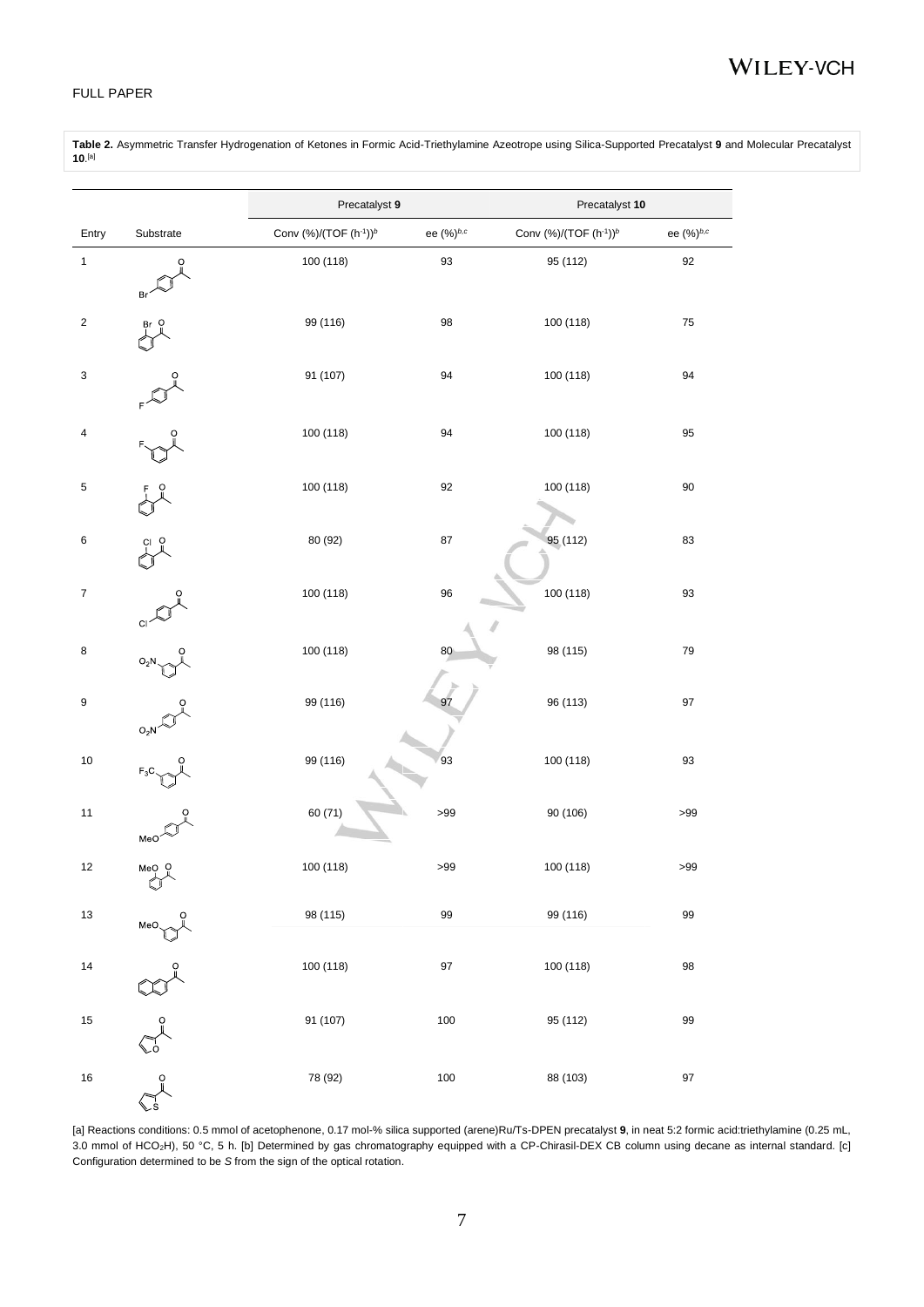### **Conclusion**

In conclusion, this paper describes the first example of a Noyori-Ikariya precatalyst anchored to amorphous silica and DAVISIL by immobilization through the  $\eta^6$ -coordinated arene ligand, which was prepared via a straightforward and versatile cobalt-catalyzed [4+2] cycloaddition between a homopropargylic alcohol and a diene. The derived catalysts (arene)Ru(II)/TsDPEN@silica and (arene)Ru(II)/TsDPEN@DAVISIL exhibit excellent activity for the asymmetric transfer hydrogenation of a range of electron-rich and electron-poor aromatic ketones, giving good conversions and high ee's under mild reaction conditions. Catalyst generated *in situ*, by reaction of the corresponding silica-supported (arene)Ru(II) dimer with (*S,S*)-TsDPEN immediately prior to addition of substate and hydrogen donor, either competed with or outperformed its preformed counterpart [(arene)Ru{(*S,S*)- TsDPEN)Cl]@silica, which presents numerous practical advantages for catalyst optimization, substrate screening and reaction diversification. Gratifyingly, the TOFs and ee's obtained with these catalysts rivalled those previously reported for catalysts immobilized on either silica or polymer through a nitrogen atom of the Ts-DPEN ligand. High ee's were maintained during recycle studies, however, the conversion dropped steadily over the first three runs due to gradual leaching of the ruthenium. These are encouraging results and provide a platform for further studies that will apply this immobilization strategy to prepare (arene)Ru(II)/(Ts-DPEN) precatalysts supported on a range of DAVISIL silicas as well as functionalized ordered mesoporous silicas that can be integrated into a continuous flow process for scale-up or that can be used to develop multifunctional catalysts for cascade reaction sequences and the conversion of biomass derived substrates into value-added products.

## **Experimental Section**

**Synthesis of 2-(4,5-Dimethylcyclohexa-1,4-dien-1-yl)ethan-1-ol (3).**  According to the literature method, [24b] Zn powder (0.28 g, 4.22 mmol), Znl<sub>2</sub> (1.40 g, 4.38 mmol), CoBr<sub>2</sub> (0.48 g, 2.19 mmol), and DPPE (0.86 g, 2.15 mmol) were added to a three-neck flask (250 mL) and stirred in dry THF (30 mL) at room temperature. 1,3-Dimethyl-butadiene (13.5 mL, 118 mmol) was added to the reaction mixture after 5 minutes, followed by but-3-yn-1-ol (7.9 mL, 105 mmol). The resulting mixture was stirred for 5 mins and then heated to 50  $\mathrm{^{\circ}C}$  for one hour, after which the solvent was removed under reduced pressure. The crude mixture was purified by vacuum distillation (1 mmHg, 115-121<sup>o</sup>C) to afford diene 3 in 63 % yield (10.1 g). <sup>1</sup>H NMR (300 MHz, CDCl<sub>3</sub>,  $\delta$ ): 5.49-5.41 (m, 1H, =CH), 3.70-3.53 (m, 2H. CH<sub>2</sub>OH), 2.63-2.39 (m, 4H, CH<sub>2</sub>), 2.21-2.14 (m, 2H, CH<sub>2</sub>CH<sub>2</sub>OH), 1.60 (s, 6H, CH<sub>3</sub>). <sup>13</sup>C{<sup>1</sup>H} NMR (75 MHz, DMSO,  $\delta$ ): 104.1, 102.6, 95.8, 87.5, 87.2, 83.4, 60.4, 36.2, 16.9, 16.3.

**Synthesis of [RuCl2{2-(3,4-dimethylphenyl)ethan-1-ol}]2 (4).** According to the literature,  $[37]$  a suspension of RuCl<sub>3</sub>.H<sub>2</sub>O (1.1 g, 5.3 mmol) and NaHCO<sub>3</sub> (0.45 g, 5.3 mmol) in a mixture of 2-methoxyethanol: H<sub>2</sub>O (11 mL, 10:1) was added 2-(4,5-dimethylcyclohexa-1,4-dien-1-yl)ethan-1-ol **3** (3.2 g, 21.2 mmol). The resulting mixture was heated at 120 °C for 2.5 h after which time half of the solvent was removed under reduced pressure and diethyl ether added (10 mL) to precipitate an orange solid. The solid was filtered, washed with  $Et<sub>2</sub>O$  and dried to obtain the dimer 4 as an orange powder in 49 % yield (0.9 g). <sup>1</sup>H NMR (300 MHz, DMSO,  $\delta$ ): 5.81 (d, J = 5.6 Hz, 1H, ArH), 5.70 (s, 1H, ArH), 5.58 (d, J = 5.6 Hz, 1H, ArH), 4.76 (t, *J* = 5.1 Hz, 1H, OH), 3.68 (qd, *J* = 6.5, 3.3 Hz, 2H, CH<sub>2</sub>OH) 2.65-2.53 (m, 1H, CH<sub>a</sub>CH<sub>b</sub>CH<sub>2</sub>OH), 2.47-2.34 (m, 1H, CH<sub>a</sub>CH<sub>2</sub>CH<sub>2</sub>OH), 2.05 (s, 3H, CH<sub>3</sub>), 1.96 (s, 3H, CH<sub>3</sub>). <sup>13</sup>C{<sup>1</sup>H} NMR (75 MHz, DMSO,  $\delta$ ):104.1, 102.7, 95.7, 87.5, 87.2, 83.3, 60.4, 36.2, 17.0, 16.3. IR:  $v_{\text{max}}$  cm<sup>-1</sup> 735, 863, 899, 1023, 1044, 1081, 117, 1211, 1297, 1377, 1438, 2858, 2914, 3039, 3429 (br). HRMS (ESI) calculated for  $C_{12}H_{17}O_3Ru$  [Ru(arene)OAc]<sup>+</sup>: 311.0220, Found: 311.0217.

**Synthesis of [RuCl<sup>2</sup>** *O***-(3,4-dimethylphenethyl** *N***-(3- (triethoxysilyl)propyl) carbamate)]<sup>2</sup> (5).** In a modification of a previously reported literature procedure,[24a] 3-(triethoxysilyl)propyl isocyanate (0.26 mL, 1.1 mmol) was added to  $[RuCl<sub>2</sub>(2-(3,4-dimethylphenyl)ethan-1-ol)]<sub>2</sub>$  $(0.456 \text{ g}, 0.70 \text{ mmol})$  and NEt<sub>3</sub>  $(0.49 \text{ mL}, 3.54 \text{ mmol})$  in dry dichloromethane (10 mL). The reaction mixture was heated to 38 °C for 48 h. The solvent was removed under reduced pressure to obtain a brown oil which was triturated with hexane (2 x 10 mL). The resulting crude oil (0.645 g, 77 %) was re-dissolved in dry dichloromethane (10 mL) to give a dark red solution which was used without further purification. <sup>1</sup>H NMR (300 MHz, CDCl<sub>3</sub>,  $\delta$ : 5.28-4.82 (m, 3H, Ar-H), 4.38-4.11 (m, 2H, CH<sub>2</sub>CH<sub>2</sub>O), 3.84-3.64 (m, 6H, (CH<sub>3</sub>CH<sub>2</sub>O)<sub>3</sub>Si), 3.15-2.97 (m, 2H, CH<sub>2</sub>NH) 2.90-2.69 (m, 2H, C6H3-CH2CH2O), 2.19-2.06 (m, 3H, CH3), 2.07-1.99 (m, 3H, CH3) 1.62- 1.43 (m, 2H, NHCH<sub>2</sub>CH<sub>2</sub>CH<sub>2</sub>), 1.21-1.07 (m, 9H, (CH<sub>3</sub>CH<sub>2</sub>O)<sub>3</sub>Si), 0.60-0.43 (m, 6H, CH<sub>2</sub>Si). IR: v<sub>max</sub> cm<sup>-1</sup> 3264, 2973, 2927, 2882, 1682, 1254, 1069, 951, 768. HRMS (ESI) calculated for C<sub>20</sub>H<sub>35</sub>O<sub>5</sub>NClRuSi, [Ru(arene)Cl]<sup>+</sup> : 534.1011, found: 534.1011.

**Synthesis of Silica-Supported Ruthenium Dimers 6 and 7.** A twonecked flame-dried round bottom flask was charged with **5** (4.88 % w/w solution in dichloromethane; 6 mL, containing 0.34 mmol of Ru), the solvent was removed under reduced pressure and toluene (6 mL) added. Amorphous silica or DAVISIL (7.10 g) was then added to the solution and the mixture was heated to 110  $\degree$ C with rapid stirring for 24 h. After this time the mixture was left to cool and the solid was filtered, washed with ethyl acetate (3 x 10 mL) and dried at 45 <sup>o</sup>C overnight to afford **6** and **7** as orange solids in 93 % (7.45 g) and 99 % (7.49 g) yield, respectively. ICP-OES data for **6**: 0.23 wt% ruthenium corresponding to a ruthenium loading of 0.023 mmol g-1 . ICP-OES data for **7**: 0.37 wt% ruthenium corresponding to a ruthenium loading of 0.037 mmol g<sup>-1</sup>.

**Synthesis of Silica-Supported [{2-(3,4-Dimethylphenylethyl propyl carbamate)}Ru{(S,S)-T-DPEN)Cl] Precatalysts 8 and 9.** In a typical procedure**,** triethylamine (0.094 mL, 0.68 mmol), silica-supported ruthenium dimer **6** or **7** (mass corresponding to 0.34 mmol of Ru calculated from the ruthenium loading) and (*S*,*S*)-TsDPEN (0.155 g, 0.42 mmol) were stirred in dichloromethane (20 mL) for 4 h at room temperature after which time the solid was filtered, washed with dichloromethane (3 x 5 mL) and dried in an oven at 40 °C for 5 h to obtain silica-supported precatalysts 8 and **9** as orange solids in 99 % (3.7 g) and 98 % (3.7 g) yield, respectively. ICP-OES data for **8**: 0.21 wt% ruthenium corresponding to a ruthenium loading of 0.021 mmol g-1 . ICP-OES data for **9**: 0.32 wt% ruthenium corresponding to a ruthenium loading of 0.032 mmol g<sup>-1</sup>.

**Synthesis of RuCl(***S***,***S***)-TsDPEN[(2-(3,4-dimethylphenyl)ethan-1-ol] (10).** In a modification of a previously reported literature procedure,[24a] (*S*,*S*)-TsDPEN (0.100 g, 0.28 mmol), **4** (0.089 g, 0.14 mmol) and triethylamine (0.056 g, 0.55 mmol) were dissolved in dichloromethane (3 mL) and the reaction mixture was stirred at room temperature for 1 h. The resulting orange solid was filtered, washed with dichloromethane (1 mL) and dried to obtain precatalyst 10 as an orange solid (0.103 g, 56 %). <sup>1</sup>H NMR (300 MHz, DMSO,  $\delta$ ): 7.24-7.32 (m, 1H, NH), 7.14-7.06 (m, 5H, ArH  $+ NH$ ), 6.83-6.54 (m, 10H, Ar $H$ ), 5.74 (s, 1H, Ar $H$ ), 5.62-5.59 (m, 1H, Ar $H$ ), 5.44-5.43 (m, 1H, ArH), 4.91-4.89 (m, 1H, OH), 3.80-3.75 (m, 2H, CH<sub>2</sub>OH), 3.62-3.60 (m, 1H, CHNTs), 3.16-3.10 (m, 1H, CHN), 2.92-2.86 (m, 1H, CH<sub>a</sub>H<sub>b</sub>CH<sub>2</sub>OH), 2.69-2.64 (m, 1H, CH<sub>a</sub>H<sub>b</sub>CH<sub>2</sub>OH), 2.22 (s, 3H, Me), 2.20 (s, 3H, Me), 2.08 (m, 3H, Me).  ${}^{13}C_1{}^{1}H$ } NMR (75 MHz, DMSO,  $\delta$ ): 143.7, 140.5, 140.2, 138.6, 129.3, 128.5, 127.9, 127.9, 127.5, 127.5, 127.1, 126.4, 94.6, 94.4, 94.3, 88.7, 81.2, 79.4, 71.9, 69.3, 61.3, 36.7, 21.2, 17.1, 16.9. IR: max cm-1 535, 575, 695, 699, 813, 918, 1064, 1129, 1265, 1422, 1453, 1575, 2875, 2925, 3028, 3056, 3243, 3301, 3433 (br). HRMS (ESI) calculated for C<sub>31</sub>H<sub>35</sub>N<sub>2</sub>O<sub>3</sub>RuS [M-Cl]<sup>+</sup>: 611.1439; found: 611.1440. M.P.: 221-223 <sup>º</sup>C.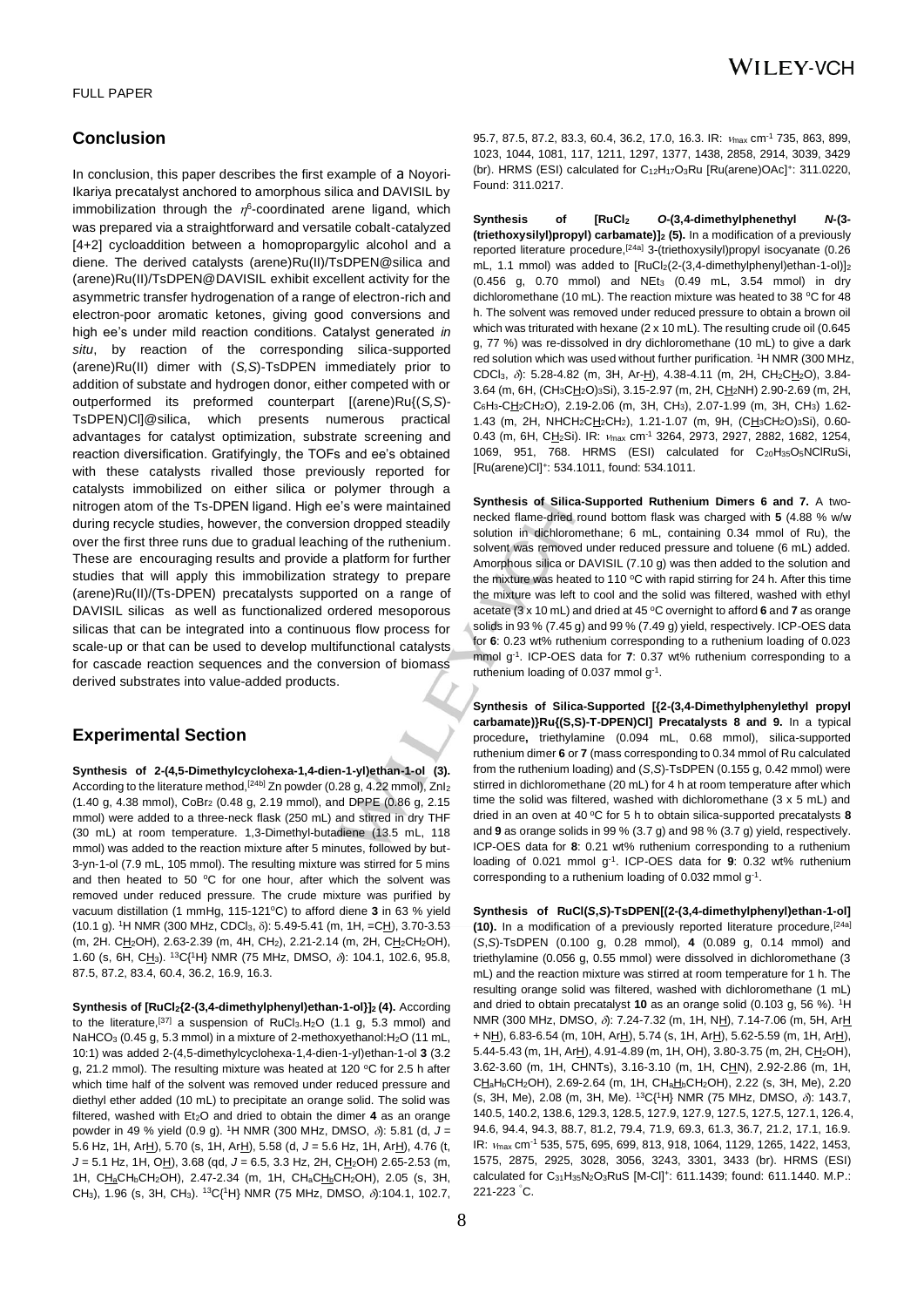#### FULL PAPER

**ATH of Acetophenone and its Derivatives Using Preformed Silica-Supported Precatalysts 8 and 9.** Ketone (0.5 mmol) was added to a suspension of either **8** (0.22 mol-% Ru, 0.052 g, 0.0011 mmol) or **9** (0.34 mol-% Ru, 0.053 g, 0.0017 mmol) and 5:2 formic acid:triethylamine azeotrope (0.25 mL, 3.0 mmol of HCO2H) in a flame-dried Schlenk tube and the mixture stirred at the specified temperature for the allocated time. The orange mixture was filtered through a short silica plug, washed through with diethyl ether (2 x 10 mL) and the solvent removed under reduced pressure. The residue was dissolved in CDCl3 (0.7 mL), decane (97 *µ*L, 0.5 mmol) added as internal standard, and the solution analysed by <sup>1</sup>H NMR spectroscopy and gas chromatography to determine the conversion and enantioselectivity.

**ATH of Acetophenone Using In-Situ Generated Silica-Supported Precatalysts.** A flame-dried Schlenk flask was charged with silicasupported ruthenium dimer **6** (0.22 mol-%, 0.048 g, 0.0011 mmol) or **7** (0.34 mol-%, 0.046 g, 0.0017 mmol), ligand (1.3 equivalents based on ruthenium) and triethylamine (2.0 equivalents based on ruthenium) and the resulting suspension stirred for 1 h under nitrogen at 55 °C. After this time,  $HCO<sub>2</sub>H/NEt<sub>3</sub>$  (0.25 mL, 3.0 mmol of  $HCO<sub>2</sub>H$ ) and the ketone (0.5 mmol) were added and the mixture stirred at 55 °C for the allocated time, after which it was filtered through silica and washed through with diethyl ether (2 x 10 mL) and the solvent removed under reduced pressure. The residue was dissolved in CDCl<sub>3</sub> (0.7 mL), decane (97  $\mu$ L, 0.5 mmol) was added as internal standard and the solution analysed by <sup>1</sup>H NMR spectroscopy and gas chromatography to determine the conversion and enantioselectivity.

**ATH of Acetophenone and its Derivatives Using Precatalyst 10.** A flame-dried Schlenk flask containing 5:2 formic acid:triethylamine (0.25 mL, 3.0 mmol of HCO2H) and the ketone (0.5 mmol) was charged with precatalyst **10** (0.0036 g, 5.5  $\mu$ mol, 1 mol%) and the resulting mixture stirred at 50 °C for 5 h. After this time, the resulting orange mixture was filtered through silica and flushed with diethyl ether (2 x 10 mL) and the solvent removed under reduced pressure. The residue was dissolved in CDCl<sup>3</sup> (0.7 mL) and decane (97 *µ*L, 0.5 mmol) added as internal standard and the solution analysed by <sup>1</sup>H NMR spectroscopy and gas chromatography to determine the conversion and enantioselectivity.

**ATH of Acetophenone Using Precatalyst 10 Generated** *In-Situ* **from 4.**  A Schlenk flask was charged with 5:2 formic acid:triethylamine (0.25 mL, 3.0 mmol of HCO<sub>2</sub>H), 4 (0.0035 g, 5.0  $\mu$ mol) and (*S*, *S*)-TsDPEN (2.8 mg, 7.6  $\mu$ mol) and the mixture stirred at 55 °C for 15 min. After this time, acetophenone (0.058 mL, 0.50 mmol) was added and stirring continued for a further 90 min. The resulting orange mixture was filtered through silica and flushed through with diethyl ether (2 x 10 mL) and the solvent removed under reduced pressure. The residue was dissolved in CDCl<sub>3</sub> (0.7 mL), decane (97 *µ*L, 0.5 mmol) was added as internal and the solution analysed by <sup>1</sup>H NMR spectroscopy and gas chromatography to determine the conversion and enantioselectivity.

**General Procedure for Catalyst Recycling.** A centrifuge tube was charged with precatalyst **9** (0.17 mol%, 0.106 g, 0.0034 mmol), 5:2 formic acid:triethylamine (1.0 mL, 12.0 mmol of HCO2H) and acetophenone (0.232 mL, 0.2 mmol) and the reaction mixture heated at 55  $\degree$ C for 5 h under a nitrogen atmosphere. After this time water was added (1.0 ml) and the tube was placed in a centrifuge at 5000 rpm for 5 min and the formic acid:triethylamine carefully removed by pipette. Following this the solid was re-suspended in formic acid:triethylamine azeotrope and water, centrifugation repeated and the formic acid:triethylamine removed. After a third washing the solid was dried in vacuum before adding further portions of formic acid:triethylamine azeotrope and acetophenone. The combined aqueous washings were extracted with diethyl ether to obtain a sample for analysis by <sup>1</sup>H NMR spectroscopy and gas chromatography.

#### **X-ray Crystallography**

Crystal structure data were collected at 150 K on a Rigaku Oxford Diffraction Xcalibur, Altas, Gemini Ultra diffractometer using equipped with a sealed tube X-ray source  $(\lambda_{\text{CuKa}} = 1.54184 \text{ Å})$  and an Oxford CryostreamPlus open-flow N<sup>2</sup> cooling device. Intensities were corrected for absorption using a multifaceted crystal model created by indexing the faces of the crystal for which data were collected.[38] Cell refinement, data collection and data reduction were undertaken via the software CrysAlisPro.<sup>[39]</sup> All structures were solved using XT<sup>[40]</sup> and refined by XL<sup>[41]</sup> using the Olex2 interface.<sup>[42]</sup> All non-hydrogen atoms were refined as anisotropic and hydrogen atoms were positioned with idealised geometry, with the exception of those bound to heteroatoms, the positions of which were located using peaks in the Fourier difference map. The displacement parameters of the hydrogen atoms were constrained using a riding model with UH set to be an appropriate multiple of the Ueq value of the parent atom.

Deposition Numbers 2045014 (for **4**) and 2045015 (for **10**) contain the supplementary crystallographic data for this paper. These data are provided free of charge by the joint Cambridge Crystallographic Data Centre and Fachinformationszentrum Karlsruhe Access Structures service www.ccdc.cam.ac.uk/structure

### **Acknowledgements**

We gratefully acknowledge the Deanship of Scientific Research (DSR) at King Abdulaziz University, Jeddah, Saudi Arabia for funding this project (grant no: KEP-37-130-41). High-resolution mass spectra were obtained at the EPSRC National Mass Spectrometry Service in Swansea. We also thank Dr Kathryn White for the SEM images (Faculty of Medical Sciences, Newcastle University).

**Keywords:** arene-immobilised • silica • (arene)Ru(II)/TsDPEN • asymmetric hydrogenation • ketones

- [1] a) M. J. Palmer, M. Wills, *Tetrahedron: Asymmetry* **1999,** *10,* 2045–2061; b) [X. Wu,](https://pubs.rsc.org/en/results?searchtext=Author%3AXiaofeng%20Wu) [J. Xiao,](https://pubs.rsc.org/en/results?searchtext=Author%3AJianliang%20Xiao) *Chem. Commun.* **2007**, *24*, 2449–2466; c) H.‐U. Blaser, C. Malan, B. Pugin, F. Spindler, H. Steiner, M. Studer, *Adv. Synth. Catal.* **2003**, *345*, 103–151; d) K. Everaere, A. Mortreux, J.‐F. Carpentier, *Adv. Synth. Catal*. **2003**, *345*, 67–77; e) C. Saluzzo, M. Lemaire, *Adv. Synth. Catal*. **2002**, *344*, 915–928; f) Q.-H. Fan, Y.-M. Li, A. S. C. Chan, *Chem. Rev.* **2002**, *102*, 3385–3466.
- [2] a) S. Hashiguchi, A. Fujii, J. Takehara, T. Ikariya, R. Noyori, *J. Am. Chem. Soc.* **1995**, *117*, 7562–7563; b) A. Fujii, S. Hashiguchi, N. Uematsu, T. Ikariya, R. Noyori, *J. Am. Chem. Soc*. **1996**, *118*, 2521–2522; c) K. Matsumura, S. Hashiguchi, T. Ikariya, R. Noyori, *J. Am. Chem. Soc*. **1997**, *119*, 8738–8739; d) K. Murata, K. Okano, M. Miyagi, H. Iwane, R. Noyori, T. Ikariya, *Org. Lett*. **1999**, *1*, 1119–1121.
- [3] a) Y.-M. He, Q.-H. Fan, *Org. Biomol. Chem*. **2010**, *8*, 2497–2504; b) T. Touge, T, Arai, *J. Am. Chem. Soc*. **2016**, *138*, 11299–13105; c) T. Ohkuma, N. Utsumi, K. Tsutsumi, K. Murata, C. Sandoval, R. Noyori*, J. Am. Chem. Soc*. **2006**, 128, 8724–8725; d) W. Ma, J. Zhang, C. Xu, F. Chen, Y.‐M. He, Q.‐H. Fa, *Angew. Chem. Int. Ed*. **2016**, *55*, 12891– 12894; e) C. A. Sandoval, T. Ohkuma, N. Utsumi, K. Tsutsumi, K. Murara, R. Noyori, *Chem.–Asian J*. **2006**, *1*, 102–110; f) Z. Yang, F. Chen, Y. He, N. Yang, Q.‐H. Fa, *Angew. Chem. Int. Ed*. **2016**, *55*, 13863–13866; g) T. Ohkuma, K. Tsutsumi, N. Utsumi, N. Arai, R. Noyori, K. Murata, *Org. Lett.,* **2007**, *9*, 255–257; h) M. Ito, Y. Endo, T. Ikariya, *Organometallics* **2008**, *27*, 6053–6055; i) Z. M. Heiden, T. B. Rauchfuss, *J. Am. Chem. Soc*. **2009**, *131*, 3593–3600.
- [4] For a highly informative and insightful review see: a) H. G. Nedden. A. Zanotti‐Gerosa, M. Wills, *Chem. Rec.* **2016**, *16*, 2623–2643; For selected examples see: b) D. J. Cross, J. A. Kenny, I. Houson, L. Campbell, T.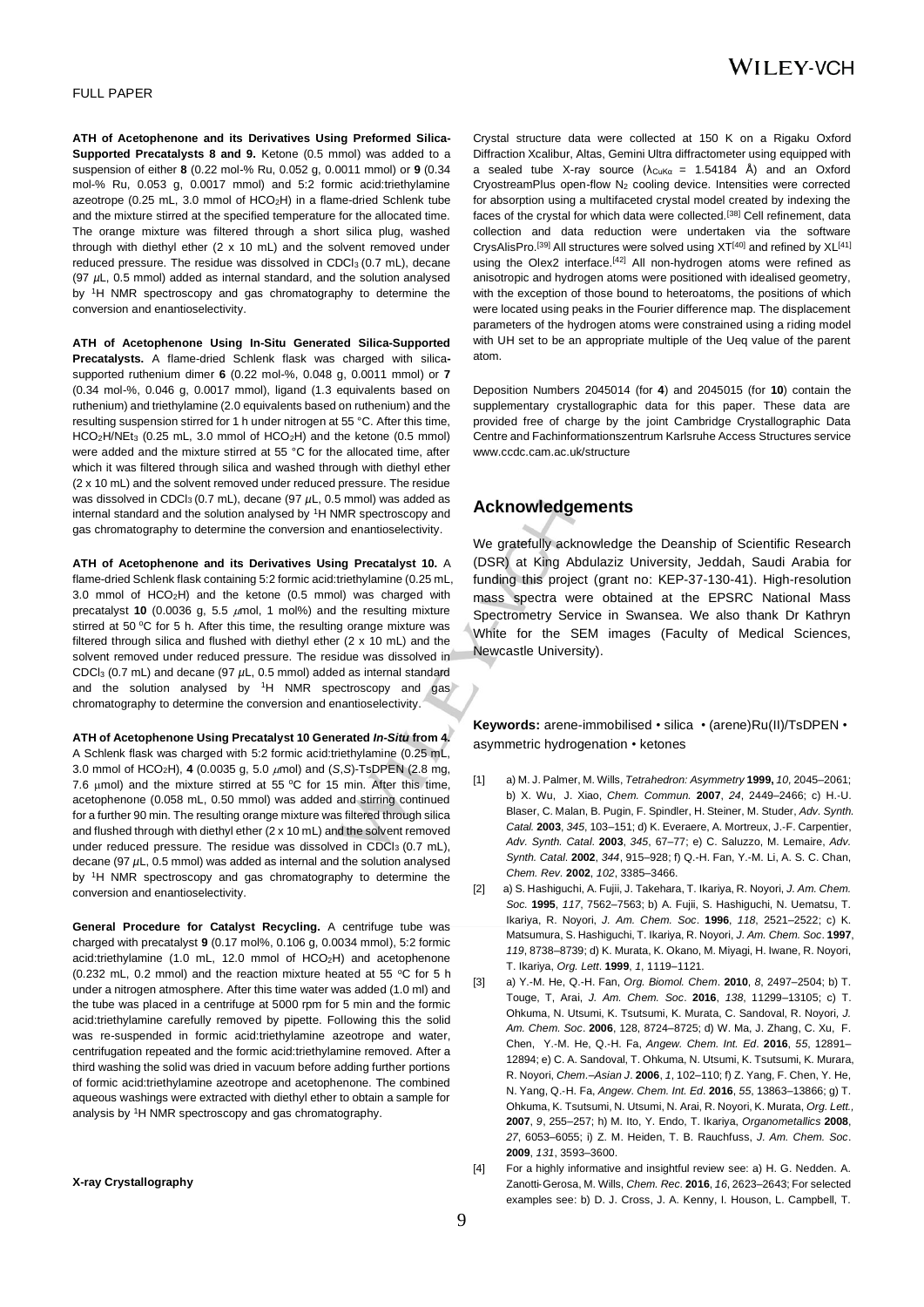Walsgrove, M. Wills, *Tetrahedron: Asymmetry* **2001**, *12*, 1801–1806; c) F. K. Cheung, C. Lin, F. Minissi, A. L. Crivillé, M. A. Graham, D. J. Fox, M. Wills, *Org. Lett*. **2007**, *9*, 4659–4662; d) J. Wettergren, E. Buitrago, P. Ryberg, H. Adolfsson, *Chem.–Eur. J*, **2009**, *15*, 5709–5718; e) A. E. Cotman, D. Cahard, B. Mohar, *Angew. Chem. Int. Ed*. **2016**, *55*, 5294– 5298; f) A. Kišić, M. Stephan, B. Mohar, *Adv. Synth. Catal*. **2015**, *357*, 2540–2546; g) T. Thorpe, A. J. Blacker, S. M. Brown, C. Bubert, J. Crosby, S. Fitzjohn, J. P. Muxworthy, J. M. J. Williams, *Tetrahedron Lett*. **2001**, *42*, 4041–4043; h) A. Schlatter, W.-D. Woggon, *Adv. Synth. Catal*, **2008**, *350*, 995–1000; i) W. Baratta, F. Benedetti, A. Del Zotto, L. Fanfoni, F. Felluga, S. Magnolia, E. Putignano, P. Rigo, *Organometallics* **2010**, *29*, 3563–3570; j) X. Wu, J. Xiao, *Chem. Commun*. **2007**, 2449–2466; k) D. Šterk, M. S. Stephan, B. Mohar, *Tetrahedron: Asymmetry* **2002**, *13*, 2605–2608; l) R. Soni, K. E. Jolley, G. J. Clarkson, M. Wills, *Org. Lett*. **2013**, *15*, 5110–5113; m) V. Parekh, J. A. Ramsden, M. Wills, *Catal. Sci. Technol*. **2012**, *2*, 406–414.

- [5] a) P. A. Bradley, R. L. Carroll, Y. C. Lecouturier, R. Moore, P. Noeureuil, B. Patel, J. Snow, S. Wheeler, *Org. Process Res. Dev*. **2010**, *14*, 1326– 1336; b) R. Fu, J. Chen, L.-C. Guo, J.-L. Ye, Y.-P. Ruan, P.-Q. Huang, *Org. Lett*. **2009,** *11*, 5242–5245; c) G. Kumarasway, G. Ramakrishna, P. Naresh, B. Jagadeesh, B. Sridhar, *J. Org. Chem.* **2009**, *74*, 8468–8471; d) T. J. Greshock, D. M. Johns, Y. Noguchi, R. M. Williams, *Org. Lett.* **2008**, *10*, 613-616; e) Q. Zhang, B.-W. Ma, Q.-Q. Wang, X.-X. Wang, X. Hu, M.-S. Xie, G.-R. Qu, H.-M. Guo, *Org. Lett.* **2014**, 1*6*, 2014-2017; f) M. Hennig, K. Püntener. M. Scalone, *Tetrahedron: Asymmetry* **2000**, *11*, 1849–1858; g) Z. Ding, J. Yang, T. Wang, Z. Shen, Y. Zhang, *Chem. Commun*. **2009**, 571–573; h) B. Zhang, M.-H. Xu, G.-Q. Lin, *Org. Lett*., **2009**, *11*, 4712–4715; i) G. Kumaraswamy, D. Rambabu, *Tetrahedron; Asymmetry* **2013**, *24*, 196-201; j) K. Leijondahl, A.-B. L. Fransson, J.-E. Bäckvall, *J. Org. Chem.* **2006**, *71*, 8622–8625; k) N. J. Alcock, I. Mann, P. Peach, M. Wills, *Tetrahedron: Asymmetry* **2002**, *13*, 2485–2490; l) I. C. Lennon, J. A. Ramsden*, Org. Process Res. Dev*. **2005**, *9*, 110–112; m) T. Kioke, K. Murata, T. Ikariya, *Org. Lett.* **2000**, *2*, 3833–3836.
- [6] For relevant reviews see: a) J. Barrios-Rivera, Y. Xu, M. Wills, *Org. Biomol. Chem*. **2019**, *7*, 1301–1321; b) F. Foubelo, C. Nájera, M. Yu, *Tetrahedron: Asymmetry* **2015**, *26*, 769–790; c) A. Zoabi, S. Omar, R. Abu-Reziq, *Eur. J. Org. Chem*., **2015**, 2101–2109; d) J. G. Deng, Y. Q. Tu, S. H. Wang, *Chem. Commun*. **2004**, 2070–2071; e) P. N. Liu, P. M. Gu, J. G. Deng, Y. Q. Tu, Y. P. Ma, *Eur. J Org. Chem*. **2005**, 3221–3227; f) R. N. Liu, P. M. Gu, F. Wang, Y. Q. Tu, *Org. Lett*. **2004**, *6*, 169–172; g) R. Liu, T. Cheng, L. Kong, C. Chen, G. Liu, H. Li, *J. Catal*. **2013**, *307*, 55–61; h) J. Li, Y. Zhang, D. Han, Q. Gao, C. Li, *J. Mol. Cat. A: Chemical* **2009**, *298*, 31–35; i) X. Huang, J. Y. Ying, *Chem. Commun*. **2007**, 1825– 1827; j) D. Zhang, J. Xu, Q. Zhao, T. Cheng, G. Liu, *ChemCatChem* **2014**, *6*, 2998–3003.
- [7] a) R. Wang, J. Wan, X. a, X. Xu, L. Liu, *J. Chem Soc. Dalton Trans*. **2013**, *42*, 6513–6522; b) X. Xu, R. Wang, J. Wan, X. Ma, J. Peng, *RSC Adv*. **2013**, *3*, 6747–6751; c) N. Haraguchi, K. Tsuru, Y. Arakawa, S. Itsuno, *Org. Biomol. Chem*. **2009**, *7*, 69–75; d) R. Marcos, C. Jimeno, M. A. Perciàs, *Adv. Synth. Catal.* **2011**, *353*, 1345–1352; e) R. Akiyama, S. Kobayashi, *Angew Chem. Int Ed.* **2002**, *41*, 2602–2604; f) Y. Arakawa, A. Chiba, N. Haraguchi, S. Itsuno, *Adv. Synth Catal.* **2008**, *350*, 2295– 2304; g) C. M. Zammit, M. Wills, *Tetrahedron: Asymmetry* **2013**, *24*, 844– 852.
- [8] a) W. Shan, F. Meng, Y. Wu, F. Mao, X. Li. *J. Organomet. Chem*. **2011**, *696*, 1687–1690; b) J. Liu, Y. Zhou, Y. Wu, X. Li, A. S. C. Chan, *Tetrahedron: Asymmetry* **2008**, *19*, 832–837; c) H. F. Zhou, Q. H. Fan, Y. Y. Huang, L. Wu, Y. M. He, W. J. Tang, L. Q. Gu, A. S. C. Chan, *J. Mol. Cat. A: Chemical* **2007**, *275*, 47–53; d) Y. Wu, C. Lu, W. Shan, X. Li, *Tetrahedron: Asymmetry* **2009**, *20*, 584–587.
- [9] a) X. Li, X. Wu, W. Chen, F. E. Hancock, F. King. J. Xiao, *Org. Lett*. **2004**, *6*, 3321–3324; b) X. Li, W. Hems, F. King, J. Xiao, *Tetrahedron Lett*. **2004,** *45*, 951–953.
- [10] J. M. Zimbron, M. Dauphinais, A. B. Charette, *Green Chem*. **2015**, *17*, 3255–3259.
- [11] a) I. Kawasaki, K. Tsunoda, T. Tsuji, T. Yamaguchi, H. Shibuta, N. Uchida, M. Yamashita, S. Ohta, *Chem. Commun*. **2005**, 2134–2135; b) T. J. Geldbach, P. J. Dyson*, J. Am. Chem. Soc.* **2004**, *126*, 8114–8115.
- [12] a) Y. C. Chen, T. F. Wu, L. Jiang, J. G. Deng, H. Liu, J. Zhu, Y. Z. Jiang, *J. Org. Chem.* **2005**, 70, 1006–1010; b) W. Liu, X. Cui, L. Cun, J. Zhu, J. Deng, *Tetrahedron: Asymmetry* **2005**, *16*, 2525–2530.
- [13] a) Y. Zhao, R. Jin, Y. Chan, Y. Li, J. Lin, G. Liu, *RSC Adv*. **2017**, *7*, 22592–22598; b) G. Zhang, T. Liu, Y. Chou, Y. Wang, T. Cheng, G. Liu, *ChemCatChem* **2018**, *10*, 1882–1888; c) M. Gao, F. Chang, S. Wang, Z. Liu, Z. Zhao, G. Liu, *J. Catal*. **2019**, *370*, 191–197; d) J. Meng, F. Chang, Y. Su, R. Liu, T. Cheng, G. Liu, *ACS Catal*. **2019**, *9*, 8693–8701.
- [14] S. B. Wendicke, E. Burris, R. Scopelliti, K. Severin, *Organometallics* **2003**, *22*, 1894–1897.
- [15] T. Cheng, Q. Zhao, D. Zhang, G. Liu, *Green Chem.* **2015**, *17*, 2100– 2122.
- [16] S. H. Yang, S. Chang, *Org. Lett*. **2001**, *3*, 2089–2091.
- [17] Y. Na, S. Chang, *Org. Lett.* **2000**, *2*, 1887–1889.
- [18] P. J. Dyson, D. J. Ellis, T. Welton, *J. Am. Chem. Soc*. **2002**, *124*, 9334– 9335.
- [19] a) U. Karlsson, G.-Z. Wang, J.-E. Bäckvall, *J. Org. Chem*. **1994**, 59, 1196–1198; b) M. Lee, S. Chang, *Tetrahedron Lett*. **2000**, *41*, 7507–7510.
- [20 a) D. L. Davies, J. Fawcett, S. A. Garratt, D. R. Russell, *Organometallics* **2001**, 20, 3029–3034; b) J. W. Faller, B. J. Grimmond, *Organometallics* **2001**, 20, 2454–2458; c) D. L. Davies, J. Fawcett, S. A. Garratt, D. A. Russell, *Chem. Commun*. **1997**, 1352–1352.
- [21] a) [F. Simal, A. Demonceau,](https://www.sciencedirect.com/science/article/pii/S004040399800608X#!) [A. F. Noels,](https://www.sciencedirect.com/science/article/pii/S004040399800608X#!) *Tetrahedron Lett*. **1998**, *39*, 3493–3496. (b) F. Simal, D. Jan, A. Demonceau, A. F. Noels, *Tetrahedron Lett*. **1999**, *40*, 1653–1656.
- S. Doherty, C. R. Newman, R. K. Rath, M. Nieuwenhuyzen, J. G. Knight, W. Clegg *Organometallics* **2005**, *24*, 2633–2644.
- [23] For ring closing metathesis see: a) E. L. Dias, R. H. Grubbs, *Organometallics* **1998**, *17*, 2758–2767; b) A. Fürstner, M. Picquet, C. Bruneau, P. H. Dixneuf, *Chem. Commun*. **1998**, 1315–1316; c) A. Fürstner, M. Liebl, C. W. Lehmann, M. Picquet, R. Kunz, C. Bruneau, D. Touchard, P. H. Dixneuf, *Chem. Eur. J*. **2000**, *6*, 1847–1857; d) A. Fürstner, L. Ackermann, *Chem. Commun*. **1999**, 95–96. For ring-opening metathesis see: e) A. Hafner, A. Mühlebach, P. A. van der Schaaf, *Angew. Chem. Int. Ed. Engl*. **1997**, *36*, 2121–2124; f) A. Demonceau, A. W. Stumpf, E. Saive, A. F. Noels, *Macromolecules* **1997**, *30*, 3127–3136; g) A. W. Stumpf, E. Saive, A. Demonceau, A. F. Noels, *J. Chem. Soc., Chem. Commun*. **1995**, 1127–1128.
- [24] a) T. Touge, T. Hakamata, [H. Nara,](https://pubs.acs.org/action/doSearch?field1=Contrib&text1=Hideki++Nara) T. Kobayashi, [N. Sayo,](https://pubs.acs.org/action/doSearch?field1=Contrib&text1=Noboru++Sayo) T. Saito, [Y.](https://pubs.acs.org/action/doSearch?field1=Contrib&text1=Yoshihito++Kayaki)  [Kayaki,](https://pubs.acs.org/action/doSearch?field1=Contrib&text1=Yoshihito++Kayaki) [T. Ikariya,](https://pubs.acs.org/action/doSearch?field1=Contrib&text1=Takao++Ikariya) *J. Am. Chem. Soc*. **2011**, *133*, 14960–14963; b) P. Mörschel, J. Janikowski, G. Hilt, G. Frenking, *J. Am. Chem Soc*. **2008**, *130*, 8952–8966.
- [25] [T. Meng,](https://pubs.rsc.org/cs/results?searchtext=Author%3ATing%20Meng) [Q.-P. Qin,](https://pubs.rsc.org/cs/results?searchtext=Author%3AQi-Pin%20Qin) [Z.-L. Chen,](https://pubs.rsc.org/cs/results?searchtext=Author%3AZi-Lu%20Chen) [H.-H. Zou,](https://pubs.rsc.org/cs/results?searchtext=Author%3AHua-Hong%20Zou) [K. Wang,](https://pubs.rsc.org/cs/results?searchtext=Author%3AKai%20Wang) [F.-P. Liang,](https://pubs.rsc.org/cs/results?searchtext=Author%3AFu-Pei%20Liang) *Dalton Trans.* **2019**, *48*, 5352–5360.
- [26] J. Soleimannejad, C. White, *Organometallics* **2005**, *24*, 2538–2541.
- [27] B. Therrien, G. Süss-Fink, *Inorg. Chim. Acta* **2006**, *359*, 4350–4354.
- [28] F. Martínez-Peña, S. Infante-Tadeo, A. Habtemariam, A. M. Pizarro, *Inorg. Chem.* **2018**, *57*, 5657–5668.
- [29] a) K.‐J. Haack, S. Hashiguchi, A. Fujii, T. Ikariya, R. Noyori, *Angew Chem. Int. Ed*. **1997**, *36*, 285–288; b) N. Uematsu, A. Fujii, S. Hashiguchi, T. Ikariya, R. Noyori, *J. Am. Chem. Soc*. **1996**, *118*, 4916–4917.
- [30] B. Vilhanová, J. Václavík, P. Šot, J. Pecháček, J. Zápal, R. Pažout, J. Maixner, M. Kuzma, P. Kačer, *Chem Commun.* **2016**, *52*, 362–365.
- [31] J. Soleimannejad, A. Sisson, C. White, *Inorg. Chim. Acta* **2003**, *352*, 121–128.
- [32] a) S. Bai, H. Yang, P. Wang, J. Gao, B. Li, Q. Yang, C. Li, *Chem. Commun*. **2010**, *46*, 8145–8147; b) H. Yang, J. Li, J. Yang, Z. Liu, Q. Yang, C. Li, *Chem. Commun*. **2007**, 1086–1088.
- [33] a) J. M. Thomas, T. Maschmeyer, B. F. G. Johnson, D. S. Shepard, *J. Mol. Cat. A: Chem*. **1999**, *141*, 139–144; b) F. Goettmanna, C. Sanchez, *J. Mater. Chem.* **2007**,*17*, 24–30; c) V. Mouarrawis, R. Plessius, J. I. van der Vlugt, J. N. H. Reek, *Frontiers in Chem*. **2018**, *6*, 623.
- [34] B. Pugin, *J. Mol. Cat. A: Chem.* **1996**, *107*, 273–279.
- [35] a) M. Yamakawa, I. Yamada, R. Noyori, *Angew. Chem. Int. Ed*. **2001**, *40*, 2818–2821; b) D. J. Morris, A. M. Hayes, M. Wills, *J. Org. Chem*. **2006**, *71*, 7035–7044.
- [36] A. M. R. Hall, P. Dong, A. Codina, J. P. Lowe, U. Hintermair, *ACS Catal*. **2019**, *9*, 2079–2090.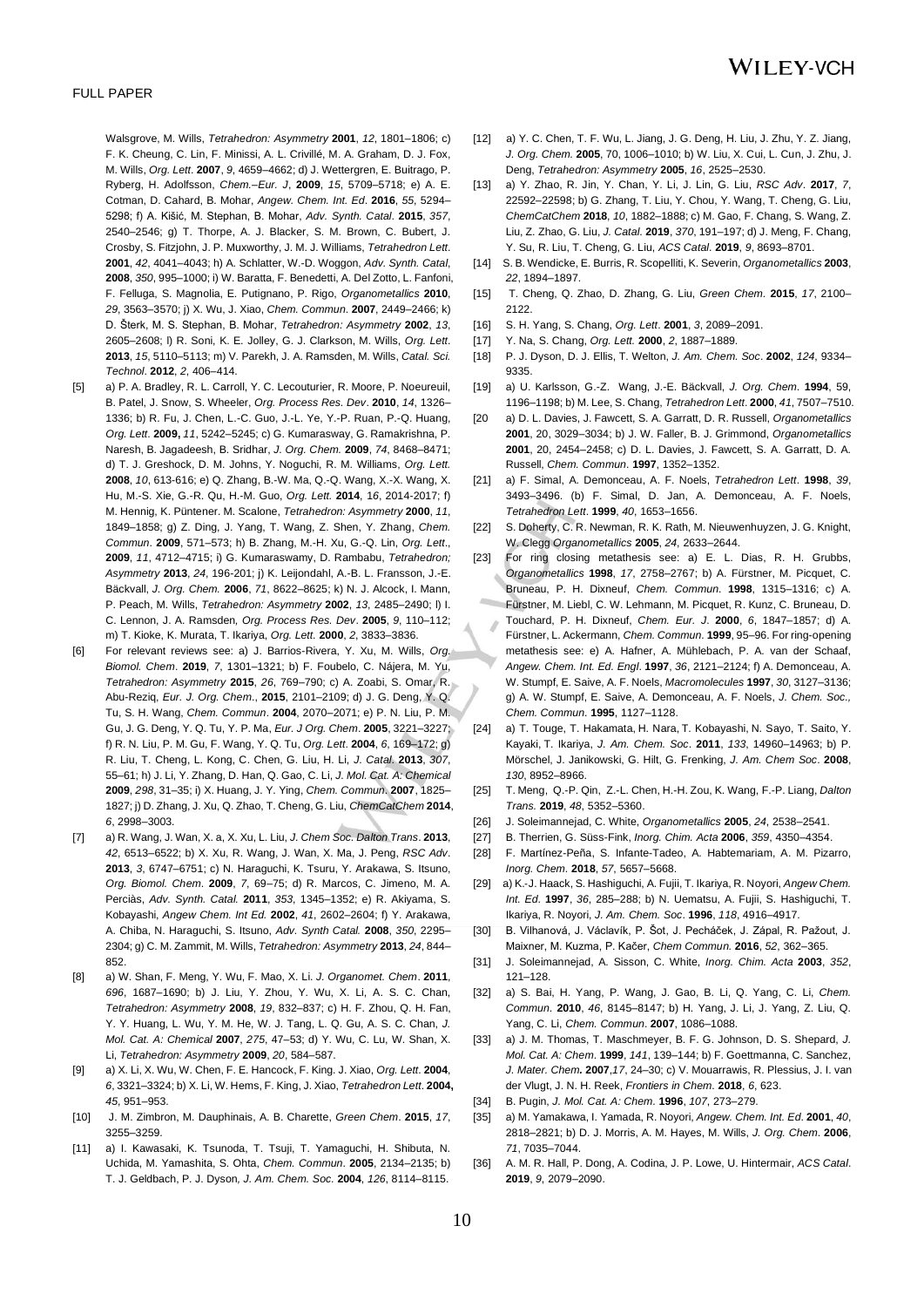#### FULL PAPER

- [37] L. Vieille-Petit, B. Therrien, G. Süss-Fink, *Eur. J. Inorg. Chem.* **2003**, *20*, 3707–3711.
- [38] R. C. Clark, J. S. Reid, *Acta Cryst.* **1995**, *A51*, 887–897.
- [39] CrysAlisPro, Rigaku Oxford Diffraction, Tokyo, Japan.
- [40] G. M. Sheldrick, *Acta Cryst.* **2015**, *A71*, 3–8.
- [41] G. M. Sheldrick, *Acta Cryst.* **2008**, *A64*, 112–122.
- [42] O. V. Dolomanov, L. J. Bourhis, R. J. Gildea, J. A. K. Howard, H. Puschmann, *J. Appl. Cryst.* **2009**, *42*, 339–341.

Arian